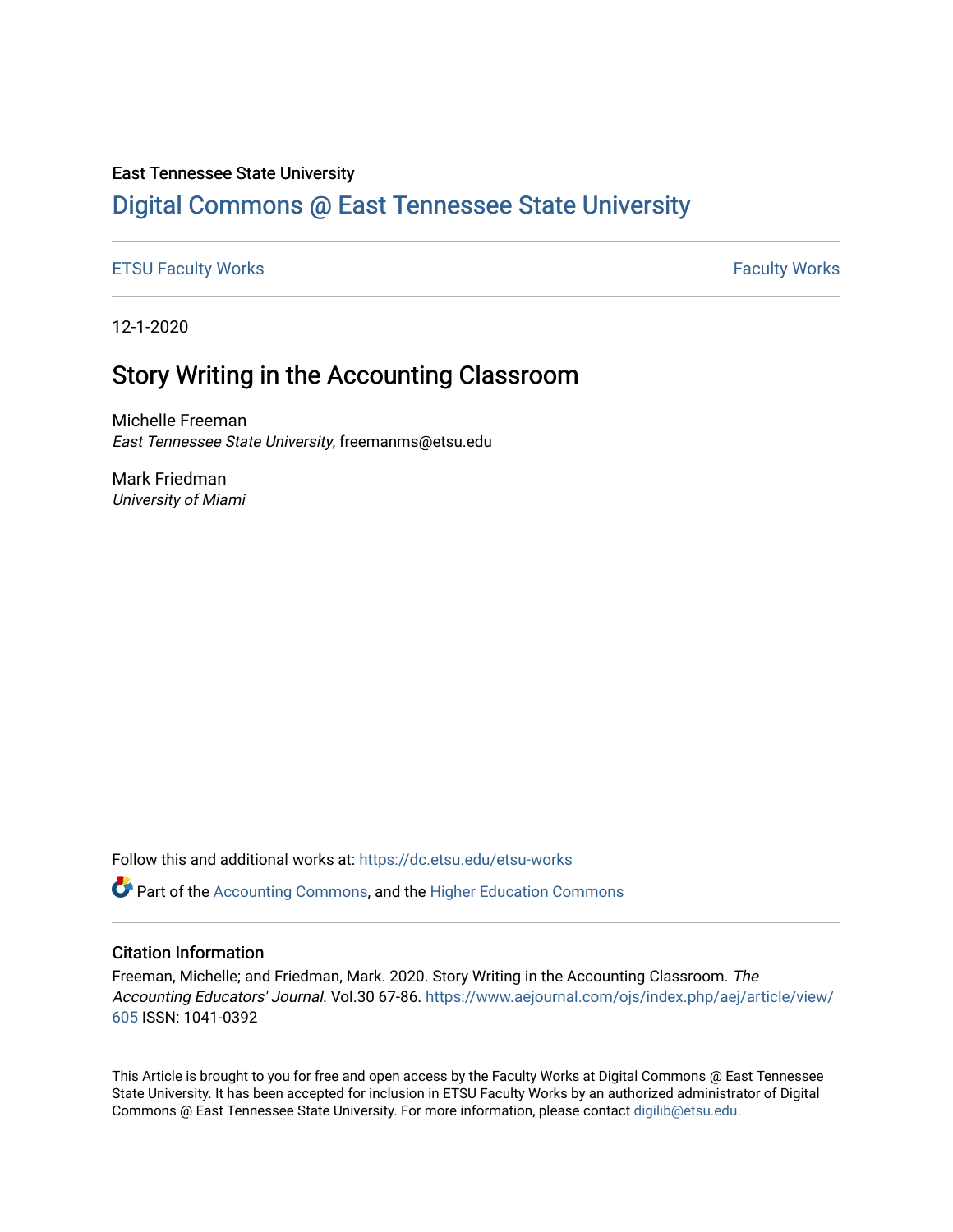# Copyright Statement

The copyright for articles in this journal are retained by the aithor(s), with first publication rights granted to the journal. By virtue of their appearance in this open access journal, articles are free to use with proper attribution in educational and other non-commerical settings.

This article is available at Digital Commons @ East Tennessee State University: <https://dc.etsu.edu/etsu-works/8973>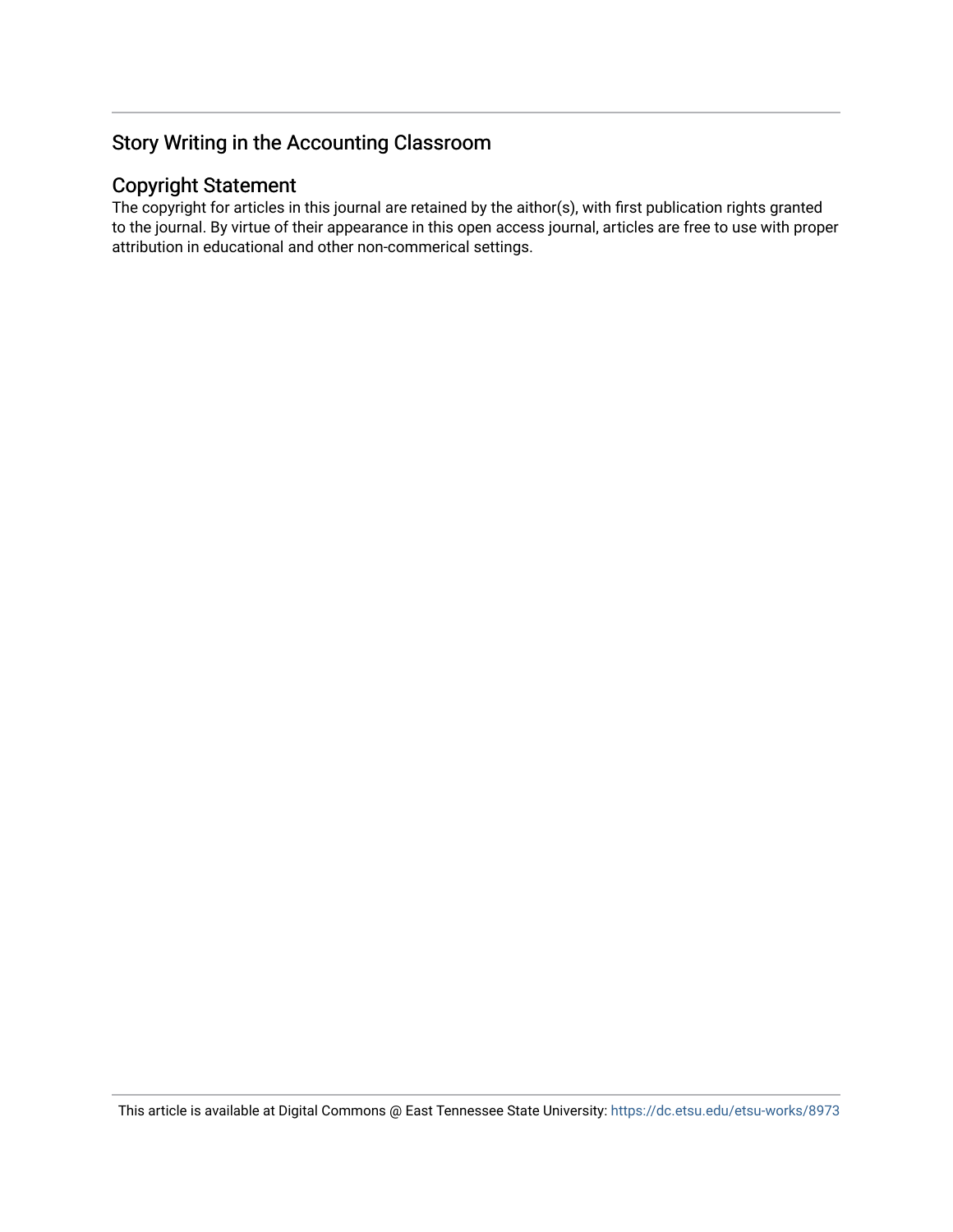*THE ACCOUNTING EDUCATORS' JOURNAL* **Volume XXX 2020 pp. 67-86**

# **Story Writing in the Accounting Classroom**

# **Michelle S. Freeman**

East Tennessee State University

# **Mark Friedman**

University of Miami

# **Abstract**

A story is an established method of communicating fact, fiction, parable, and myth from cultural generation to generation. Is it possible to actively engage accounting students with content when the student becomes the storywriter? Can story writing by the student be an effective teaching tool, and should accounting professors consider its use in their classrooms? This archival research seeks to review the literature regarding the value of story writing as a pedagogical tool across academic disciplines in higher education, synthesize the findings of existing research and describe the uses, benefits and difficulties with using story writing in various accountancy classes across the curriculum.

Keywords: story writing, accounting education, active learning, experiential learning

#### **Introduction**

The words, "Let me tell you a story" can immediately capture an individual's attention. Maybe those words engage people because they remember the feelings they had when their parents, grandparents, or teachers told them stories and captivated their imagination. Maybe those words have become triggers that prompt them to believe they may hear something that will resonate with them. Whatever the reason, individuals often pause after hearing those words. They listen; they actively listen, and when they actively listen, their focus allows them to reflect on the story's content and connect it to their own life and actions. Due to the emotional connection they make with the content, individuals often remember these stories or at least the main points of them. If a story captures attention of an audience, it may be an optimal medium of communication for the classroom. Bryant and Harris (2011) suggest that the use of storytelling in higher education settings increases student performance and recollection. Abrahamson (1998) refers to storytelling as the "foundation of the teaching profession" (p. 440). Freeman and Burkette (2019) further suggest several uses of storytelling by accounting professors as an effective pedagogical tool.

If storytelling is effective as an active learning tool in the accounting classroom, perhaps asking students to do the story writing and storytelling could be even more effective. Students remember writing stories in elementary school as they learned grammar, syntax, punctuation, spelling, and logic flow. These students needed little prior knowledge because their stories came from within them based on their own knowledge and experience. Later in their educational quests they may have written stories for English literature classes or creative writing courses. Professors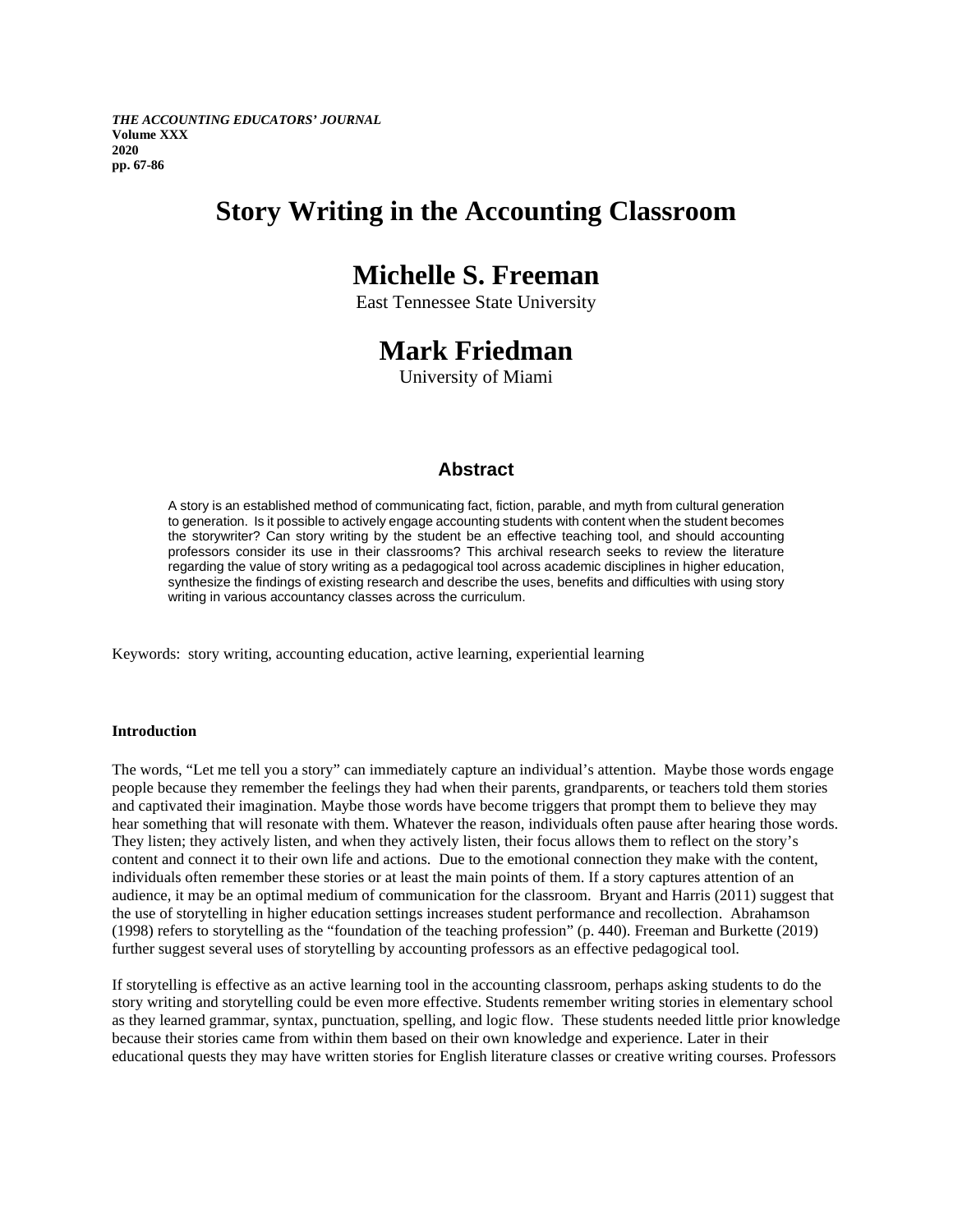outside of English courses may not see the benefit of story writing in their courses simply because they associate story writing with learning to write. Perhaps they should reconsider this initial thought. Although story writing may at first be thought of as only a pedagogical method to teach students language and creativity, story writing can also be a method to learn discipline specific course content.

The research below shows that story writing can be used to learn course content in any discipline. When students become the story writers, they can engage with the content as they work it into their own experiences and prior knowledge—their story. They can connect cognitively and emotionally with content through their writing, allowing them to retain the content longer. Story writing can also improve their writing and communication skills as well as enhance their creativity. Are all of these not exactly what current accountants are looking for in future accountants? If so, accounting professors may find story writing to be an effective teaching tool to use in their classrooms.

This archival research seeks to describe the value of story writing as a pedagogical tool across academic disciplines through a literature review. The paper further suggests that based on the literature review, story writing may be a valuable pedagogical tool to create active learning in the accounting classroom. The paper describes the uses, benefits and difficulties with using story writing in various accountancy classes across the curriculum.

## **Literature Review**

#### *Story writing as an Active Learning Pedagogical Tool*

Does story writing meet the definition of active learning, and could it be a valuable pedagogical tool in the college classroom outside of English literature, composition, and creative writing courses? Can story writing also be applied to the accounting classroom?

Many methods exist to communicate content to students and to help them learn. The most traditional is the lecture resulting in students' regurgitation of the memorized information on quizzes and exams. How quickly is this type of knowledge acquisition forgotten? Many accounting professors are very aware that students forget the content much too quickly as they watch their students struggle in sequel courses that depend heavily on the content that should have been learned in the introductory course. Crumbley and Smith (2000) reiterate that traditional teaching methods do not reinforce critical thinking skills. Nkhoma, Nkhoma, and Tu (2018) summarize that graduates need an increased skillset and faculty must both strive to teach and assess these skills in "authentic" ways. The profession demands its future accountants to think critically and communicate well.

Active learning techniques as pedagogical tools prove to be more conducive to classroom learning and increased critical thinking skills simply because the students become engaged with the content. Bonwell and Eison (1991) explain that active learning "involves students in doing things and thinking about the things they are doing" (p.2). Fink (2003) further defines active learning as having "experiences" and "reflecting" on them (p. 104). According to Fink (2003, p. 110), reflection about the "doing" or "observing" will take what they learned and give it meaning. Kolb and Lewis (1986) state that experiential learning encourages "reflection on the meaning of abstract concepts in the light of shared personal experiences" and helps such concepts to become relevant to the learner (as cited in Simmons, 2006, p. 133). Story writing meets these definitions as it involves the student reflecting on the newly introduced content and then experiencing it by weaving it into their own story, whether fact or fictitious. Simmons (2006) agrees that stories can be a pedagogical method used to personally engage with content.

#### *Why is Story Writing Effective?*

The art of the story captivates and engages. Freeman and Burkette (2019) suggest accounting professors can use storytelling as a first step to using an active learning technique in their classrooms. They suggest that storytelling "reduces depersonalization, increases motivation, enhances cognition, and stirs emotion" (Freeman and Burkette, 2019, p.1234). Writing the story rather than listening to the story can also be effective, if not more so. Miley (2009) found that "when students become the storytellers, they took ownership of their learning and a more critical approach consistent with a deep approach to learning" (p. 357). Students must engage with the content on a deeper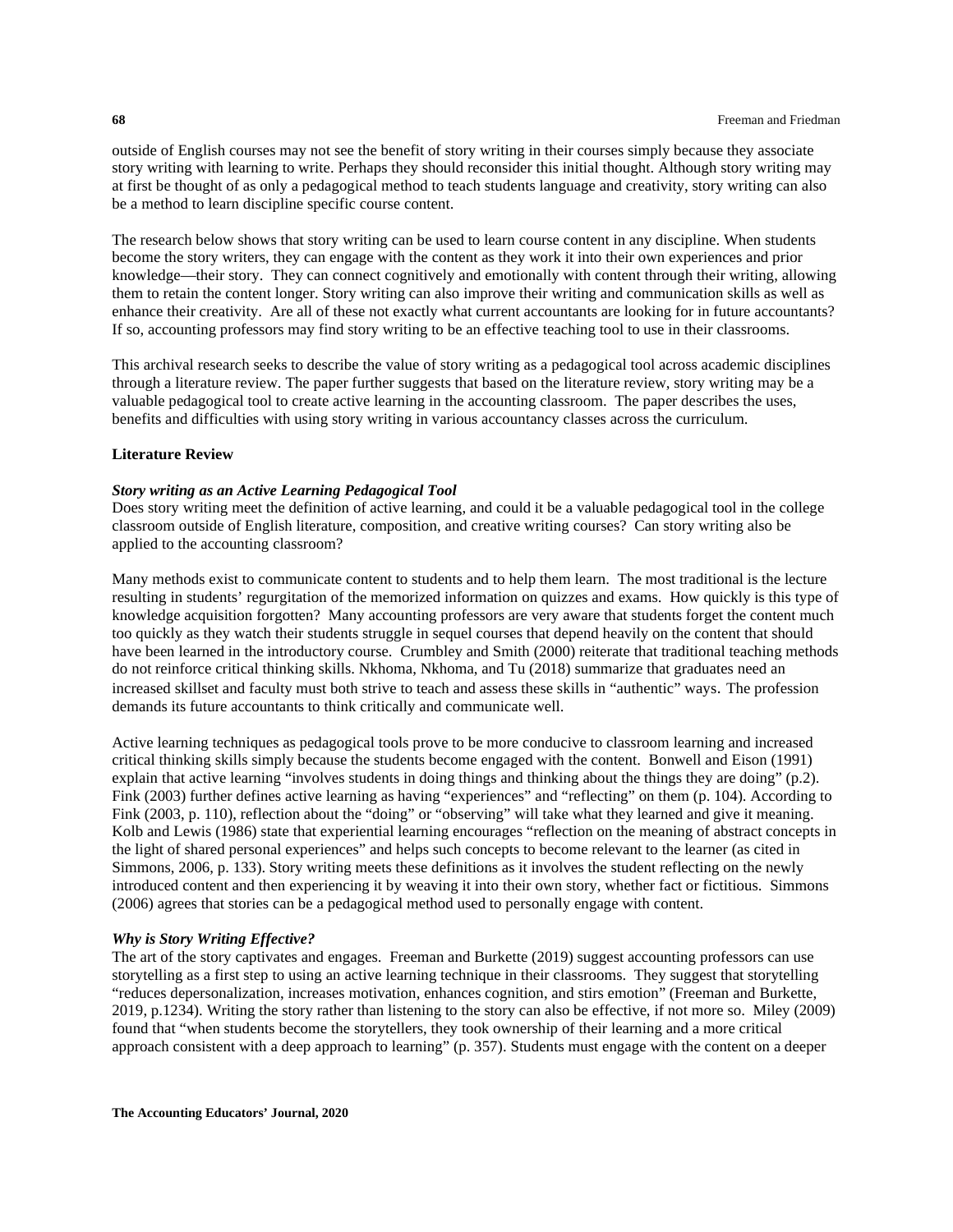level. They must struggle with it to make meaning within their own experiences and vocabulary. They must explain it in their own terms, whether with fact or creative fiction. How does writing the story accomplish this for the student?

Story writing works as a means of active learning that engages students and increases critical thinking skills because it allows for cognitive and emotional personal connection with discipline content. The art of story writing builds connections with the content because story writing draws on the students' personal experiences, perspectives, emotions, and creativity to surround the content and create the story in their own language and voice. Story writing stirs emotion as the student thinks through the characters (possibly themselves) and plot in the story. The personal connections and emotion involved increases student interest in the content increases motivation to learn and retention of content. Furthermore, story writing engages the art of creativity and improves communication skills as students must create the stories themselves and communicate them in written or oral form. Finally, story writing is an accessible method of learning because it is a somewhat familiar method of communication for them and may be especially helpful when teaching minorities. Students write/tell their own stories everyday as they talk to friends and family. The following paragraphs provide support for these assertions.

#### **Cognitive Connection with Content**

Learning is enhanced "if it has a connection outside of its own content" (Abrahamson, 1998, section: Implications and conclusions, para. 4). Students often find it difficult to make meaning of new material because they do not know how to connect it to anything that is meaningful to them (Freeman and Burkette, 2019). If students learn at all in this condition, it is passive learning, and its chances of retention are reduced. However, if students can connect to the content, it will become more meaningful and useful to them, and they will be more likely to apply it (Freeman and Burkette, 2019). Story writing allows the writer to develop a cognitive connection with the content of the story. Although story writing may be characterized as a "frivolous activity" and associated with "children and their makebelieve play," the art has recently gained "greater respectability" (Dehouske, 1982, p. 11). Dehouske (2000) states that "When fantasy is nurtured as a useful cognitive activity for self-exploration, examining human relationships, exploring options, and problem solving, the implications . . . are significant" (p. 11). "Fantasy activity" assists in promoting "higher cognitive development as it helps . . . assimilate new information and bridge the gap between concrete experience and abstract thinking" (Dehouske, 2000, p. 11). Creating the story allows personal control of the content acquisition.

Meek (1991, as cited in Burchell and Dyson, 2000) states that "We rely on stories to sort out the world" (p. 437). Gherardi (2018) further states that "Story writing is a social practice of wayfinding . . . an interactive way to engage" with content (p. 53). Green and Brock (2000) suggest that the writer of a story becomes transported into the story allowing them to think about the content on another level. Burchell and Dyson (2000) found that story writing allows "reflection on practice, enhanced understanding, [and] continued engagement with analysis and interpretation" (p. 446). In their study, one supervisor stated that writing "helped to clarify what you thought really. [b]y actually formulating it into the language . . . [and] helped you work out what you were thinking" (Burchell and Dyson, 2000, p. 444). Winter (1989) agrees and states that story writing is "an act of self-exploration: what it 'means' is not known beforehand and 'put into' the text, rather it is discovered by being written" (p. 237). Miley's (2009) study focused specifically in an accounting course and found that story writing gave students the "mental space to construct their own meanings in accounting" (p. 367). Cooper (1994) also agrees that story writing is a "form of inquiry, analysis and explanation of personal social and educational issues" (p. 133).

Although storytelling "provides the means of using student experience to truly incorporate course content into the student's knowledge base and value system" (Abrahamson, 1998, section: History of storytelling in higher education, para. 2), story writing enhances this effect by starting with the students themselves instead of the professor's assumptions of the students' experiences. The benefits of using story writing to build personal connections can be seen in the following example. If a professor explains a concept based on their own experiences, he or she might engage students in the form of a story, but the story used belongs to the professor. The professor's story is based on the professor's own experiences and context. The professor may not be using connections that all students would understand, especially international students. The professor's stories are limited to his or her own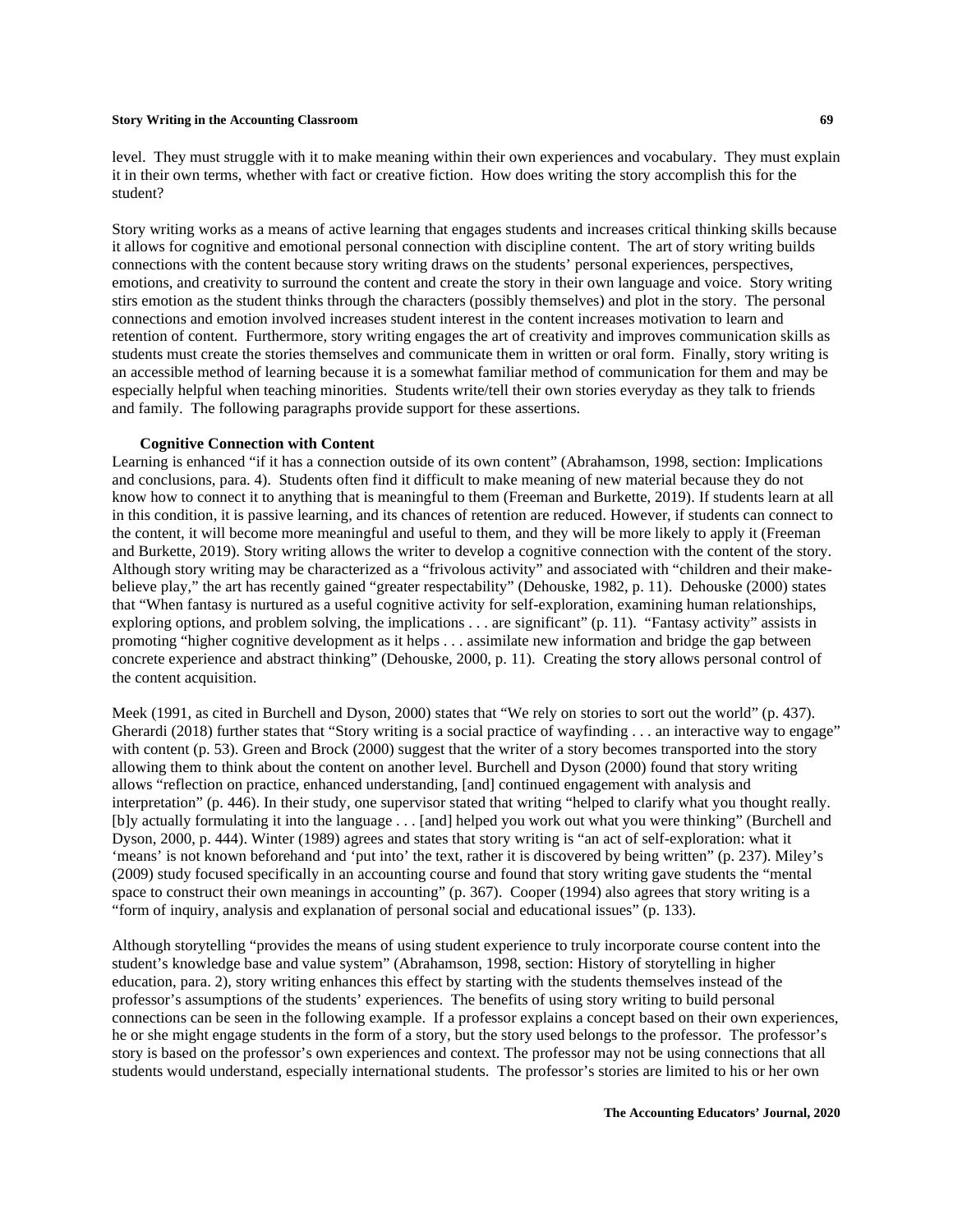context and experience. However, if the professor asks the students to put the concepts within their own story, students will be much more likely to connect with it and conceptualize it. May and Furlong (1997) studied the use of stories in community-based social development programs around the world. They sought the most effective pedagogical tools for adult educators to use in these programs. One student in the May and Furlong (1997) study wrote:

I learned from my studies . . . that, if you give a person a fish, you feed him for a meal. If you teach him to fish, he can fish for a lifetime. But he also needs to ask why – is fishing work that can be done in this community? For example, my classmates in China talked about finding ways to feed large populations with few resources. They used rice farming. I've been reflecting on ways we could farm and the crops we could use in Swaziland o feed more people less expensively. p. 316

The fishing example made perfect sense to the storyteller, but it was less relatable to those outside of fishing resources. When the students wrote their own stories, the Chinese students related the ideas to their own experiences such as rice fields and could therefore connect to the content.

Furthermore, when professors explain a new concept, they may use scholarly language that the students cannot relate to. A student in May and Furlong's (1997) study claimed that "the dispassionate voice of the 'scholarly' style is far less powerful than the personable voice. I am far more likely to learn from work that is written in a dialogic style" (p. 312). The 'scholarly' writing was "intimidating and exclusionary, especially when the content in these works minimizes, discredits, or excludes students' personal experiences as women or as members of other minorities" (May and Furlong, 1997, p. 312). Thus, scholarly and exclusionary language could keep some students from internalizing the content, whereas when the students write the stories and put the content into their own words or voice, they are able to embrace it on a deeper level.

#### **Emotional Connection with Content**

Individuals' lives are impacted by objects or dialogue that stirs their emotions. A student in May and Furlong's (1997) study wrote the following: "Those works that have particular impact for me are those which reach out to engage not only my mind but my spirit and my emotions" (p. 312). People also remember what stirs their emotions. Abrahamson (1998) states that "what a person usually remembers the longest is information that has an emotional impact" (section: Cognitive processing in storytelling, para. 5). Lucien Levi-Bruhl stated that "memory in oral cultures is extremely accurate and emotional, thus the permeation of events with emotion makes them more memorable" (as cited in Abrahamson, 1998, section: Introduction, para. 3). Abrahamson (1998) stated that "the technique developed in oral cultures for orienting emotions with events was the story" (section: Introduction, para. 3). When information is "integrated with inspiration, satisfaction, and fascination" and is "an awakening and moving experience," the education will have "meaning to the learner and will have true, lasting effects on that person's life and the society in which he or she interacts" (Abrahamson, 1998, section: Cognitive processing in storytelling, para. 5).

#### **Connection with Content Enhances Motivation**

Student interest is crucial to adult learning and stories are an effective tool in creating this interest (Caminotti and Gray, 2012). Story writing elicits cognitive and emotional connection with content which helps create interest in the content and increases motivation to learn. "Both evidence and experience suggest that people find stories to be powerful – as entertainment, as windows into the lives of others, as stimuli to shape and make sense of personal feelings and experiences" (Baloche, 2014, p. 208). Cross (2017) states that "educational researchers have advocated for the integration of arts into content area instruction" (p. 628) finding that when arts are employed in teaching, "students show improved representation of meaning, a more in-depth understanding of content knowledge, and personal passion and a greater work ethic" (p. 628).

Furthermore, story writing is not used frequently in higher education outside of language courses. Burchell and Dyson (2000) expressed that story writing's "sense of novelty, of the unusual" provided incentive and motivation for students (p. 441). Most academic writing is formal and can be boring. In Burchell and Dyson's (2000) study, they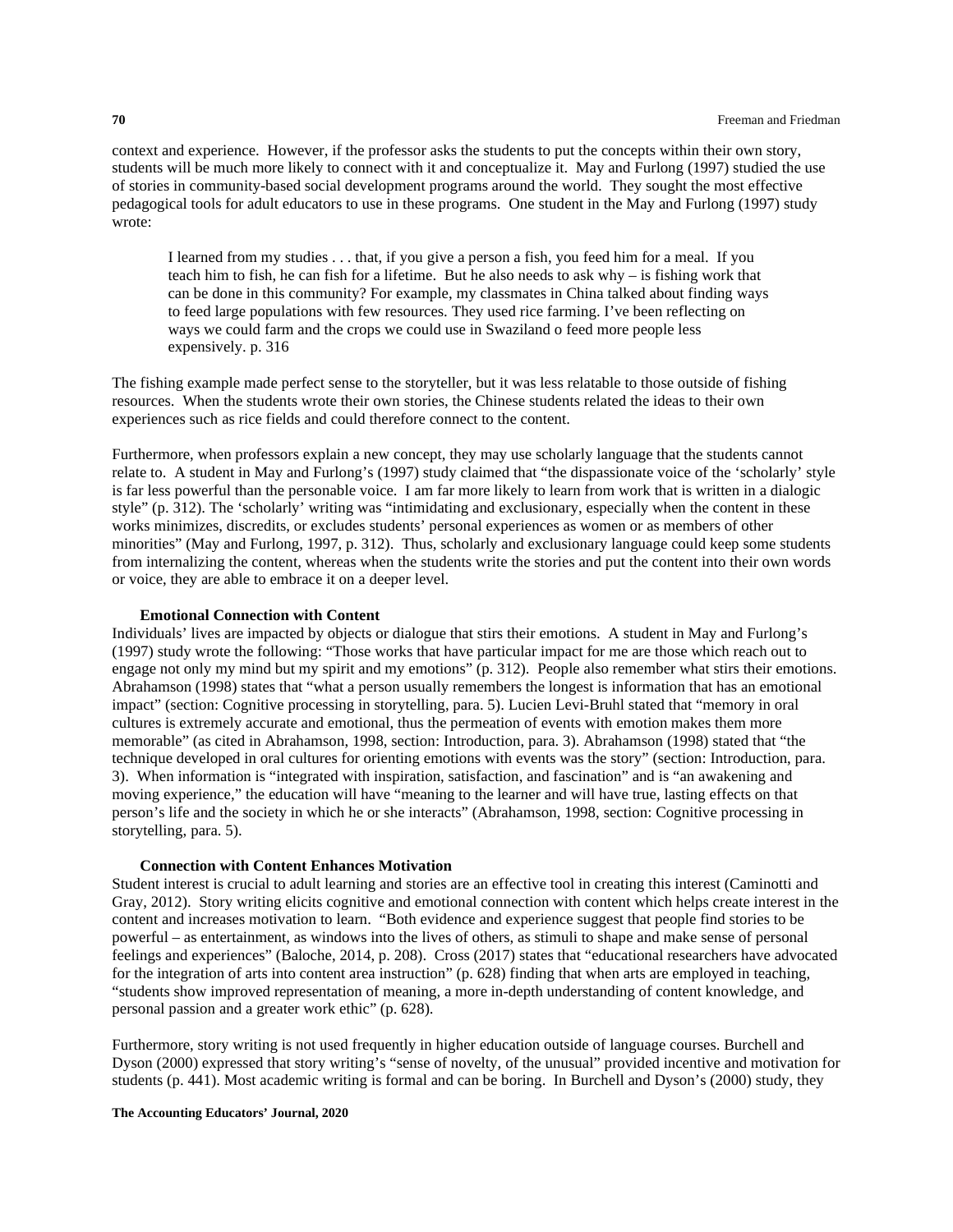found that "a strong feature of some of the particular stories was the way humour and irony were integral. This is in contrast to most experiences of writing in academic life" (p. 441). Burchell and Dyson's (2000) students found story writing to be an "an enjoyable experience which is personally and professionally rewarding" (Burchell and Dyson, 2000, p. 448).

Story writing can specifically increase interest and motivation in accounting as well. Miley (2009) engaged in what she dubbed the "storytelling project" to gain interest in her principles of accounting course from non-accounting majors. She used stories from other disciplines and related them to accounting, and then she asked the students to do the same through writing their own stories. Miley (2009) found that students attitudes toward accounting and their motivation to study it increased as a result of their ability to use stories that were meaningful to them. She stated that her "experience has been that stories have the power to help unenthusiastic students find a way of engaging with an unfamiliar discipline and learn to take responsibility for their own learning" (p. 358).

#### **Connection with Content Enhances Retention**

Cognitive and emotional connection to content through story writing not only increases motivation, but it also increases retention of content according to many scholars. Egan (1989) states "If one could code the knowledge to be passed on and embed it in a story form, then it could be made more faithfully memorable than by any other means" (p. 456). Schank (1990) states that "Human memory is story-based" (p. 12), while Schank and Abelson (1995) describe stories as "glue" allowing information to be retrieved more easily than content outside of a story. McGregor and Holmes (1999) agree that the story provides a form of memory that is more easily stored and retrieved.

West, Humer, and Min (2004) cite several items of research "testifying to the power of narratives to enhance memory, affect, and persuasion" (p. 623). They conducted research and found that "stories generate more deep thoughts" and that they are "better recalled after a 1-hr. intervening task" (West, Humer, and Min, 2004, p. 628). As a result, they stated that "asking a person to write a story is likely to reinforce the memory" (West, Humer, and Min, 2004, p. 624). John (1997) states that "a story is useful because it comes with many indices . . . These indices may be locations, attitudes, quandaries, decisions, conclusions, or whatever" (p. 390). He further points to literature that shows "a growing body of work in the cognitive sciences has focused on the intimate relationship between memory, comprehension, and stories and states that lists of words and facts are more easily remembered and even read more quickly if they are woven in a story rather than spoken in statements" (John, 1997, p. 390).

#### **Creativity and Communication Skills**

Further benefits of using story-writing as a pedagogical tool is that it engages the art of creativity. Story writing enhances creativity as students are asked to describe and write experiences, thoughts, reflections, and concepts in story form. Communicating thoughts in the form of a story may be somewhat "liberating" for students who are used to formal research papers and reports (Burchell and Dyson, 2000, p. 439).

Story writing can be useful whether the stories are fact or fiction. Miley (2009) states that "students do not appear to differentiate between stories that are fact and those that are fiction. Both help them to create links in their imagination that assist them to understand accounting and become more motivated about it" (p. 365). In fact, fiction story writing allows the student to delve deeper into some content and reflection because the student can take risks in the writing. The fictitious nature of the writing is under "disguise" and may not represent the author's true point of view, but rather a hypothetical one that is "relatively unthreatening" if it receives criticism (Burchell and Dyson, 2000, p. 444). A supervisor in their study stated that "through fiction you can tell what you might not tell through the fact" (Burchell and Dyson, 2000, p. 445). Burchell and Dyson (2000) stated that some supervisors came to the conclusions that story writing indeed helped her to "identify exactly what [the content] was . . . by taking it step by step and putting it into fiction a number of things came to the fore that might not have in ordinary conversation" (p. 446). Miley's (2009) students regularly shared that they "enjoy the chance to be creative in accounting" (p. 363).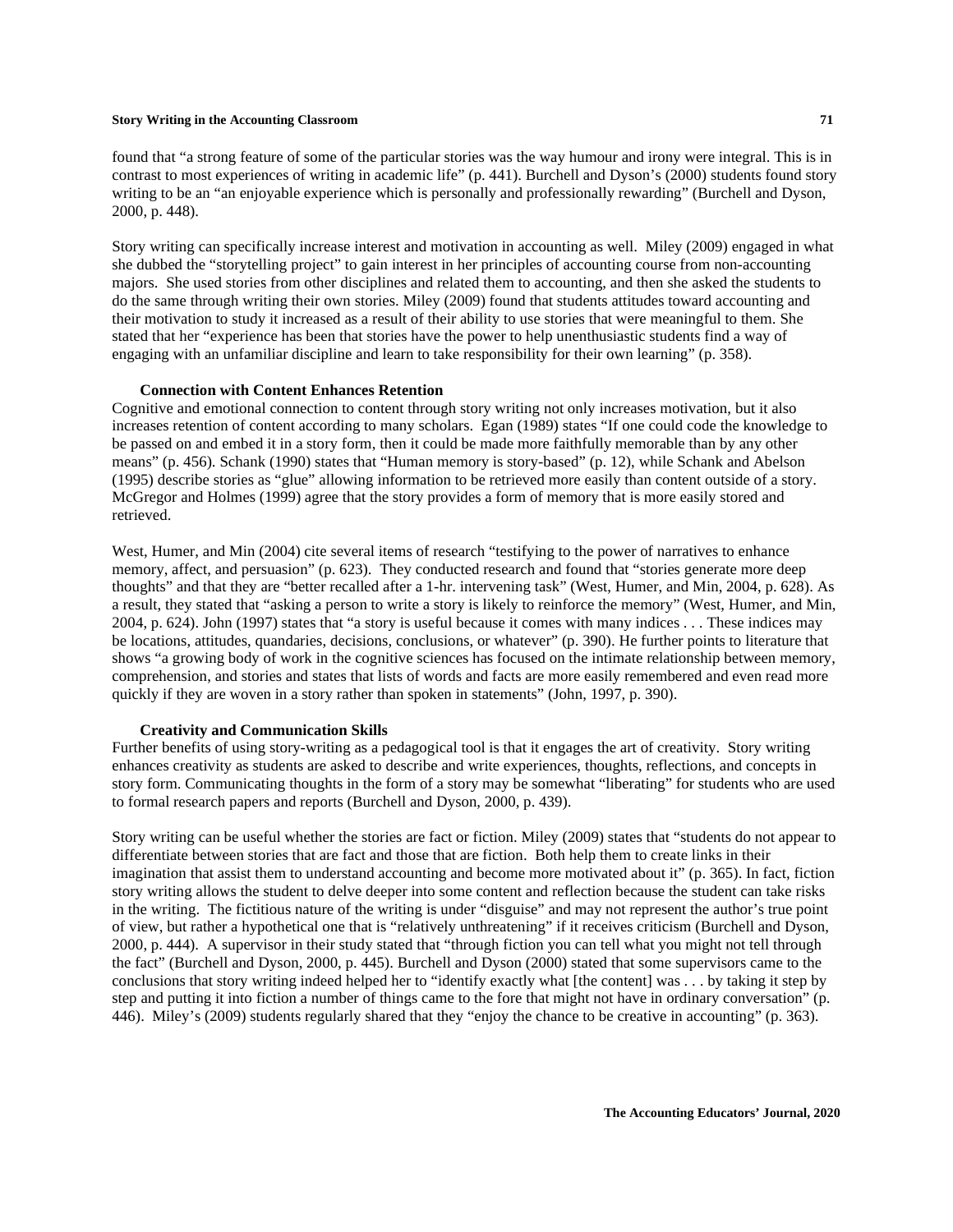Abraham and Torke (2011) used story writing in a physiology course to engage students in the content and improve writing skills. Students had "to write a story on any one endocrine disorder of their choice . . . after the topics were taught in the class" (p. 66), and the authors would reward the best story.

Students commented that story writing helped them to apply their knowledge, remember clinical conditions and their symptoms better and instigated their creative instinct. It also served as an avenue for teamwork and collaborative learning and helped them to revise the topics. Putting thoughts and creative ideas in writing was indeed learning through fun, as commented by the students. Many of them commented that they had lost touch with the art of writing from the time they finished their high school and they were glad that the skills which they thought were lost were nurtured through this activity. (p. 66).

Professors cannot deny the benefit of writing to increase written communication skills as well as verbal communications skills if students are asked to share their stories. Writing stories is how children are taught language skills in elementary school and can improve and reinforce communication skills in higher education. Burchell and Dyson (2000) state that stories increase development of literacy skills of adults as well as children (p. 437). Krom and Williams (2011) reiterate that "clearly the practice of story writing can facilitate development of communication skills" (p. 237).

#### **Accessibility**

Story writing is an accessible pedagogical tool because it is a familiar method of communication. Students write/tell their own stories everyday as they recount their day at work or school or their shopping trip escapades or current events to friends and family. Story writing "does not require special skills" (Burchell and Dyson, 2000, p. 448). To this day, the author remembers writing stories in first grade with nothing but a picture as a prompt and limited English writing skills. Nothing outside of imagination and basic English skills were needed to begin the story. "It is this accessibility and lack of mystique, which makes it an appropriate methodology to use, . . . in a professional development setting" (Burchell and Dyson, 2000, p. 440). According to Baloche (2014), "Everybody has a story . . . it capitalizes on students' natural inclinations to talk about themselves and to compare what they are learning to their own past experiences" (p. 212).

Accessibility of story writing may further be a preferred pedagogy when teaching minority or economically disadvantaged student groups. Minority students have the opportunity through story writing to express content on their terms and in their voice. Economically disadvantaged groups find story writing accessible as well. Accessibility to this pedagogical method is apparent in the informal training needed to use it making it "accessible to learners with limited education" (Prins, 2017, p. 30). Burchell and Dyson (2000) reiterate that "any one can do it. It is a readily accessible approach because story is common currency – everybody can and does tell stories. . . It's an integral part of everyday life" (p. 440).

### *Is Story Writing Effective across Disciplines?*

West, Humer, and Min (2004) state that "the role of stories and their influence in comprehension, communication, and judgment has been an important area of inquiry across a wide range of disciplines" and that they are the "basic mode of thought through which we make sense of our experiences and ourselves" (p. 623). Cross (2017) agrees stating "Researchers have documented that the integration of arts is effective in teaching all content areas of education" (p. 628). Stories from both teachers and students bring their understanding of the world in congruence, making them pertinent to all disciplines, including mathematics (Wells, 1986). Jarvis (2005) conducted research using reading and writing fiction and poetry in developing student teachers' understanding and knowledge in the field of special educational needs. Students chose a disability and wrote stories from a student's perspective with that disability. They kept a journal of reflections. Jarvis observed students engage with the material and transform. Their stories and journals showed how they connected with student disabilities through the stories written through the voice of those with the disabilities. Jarvis (2005) found the following results:

They began to see children with special educational needs as being part of the group of all children, not 'other' and not defined by their often-problematic behavior. The students also recognized conflict between what they had thought was their own good practice as teachers and it being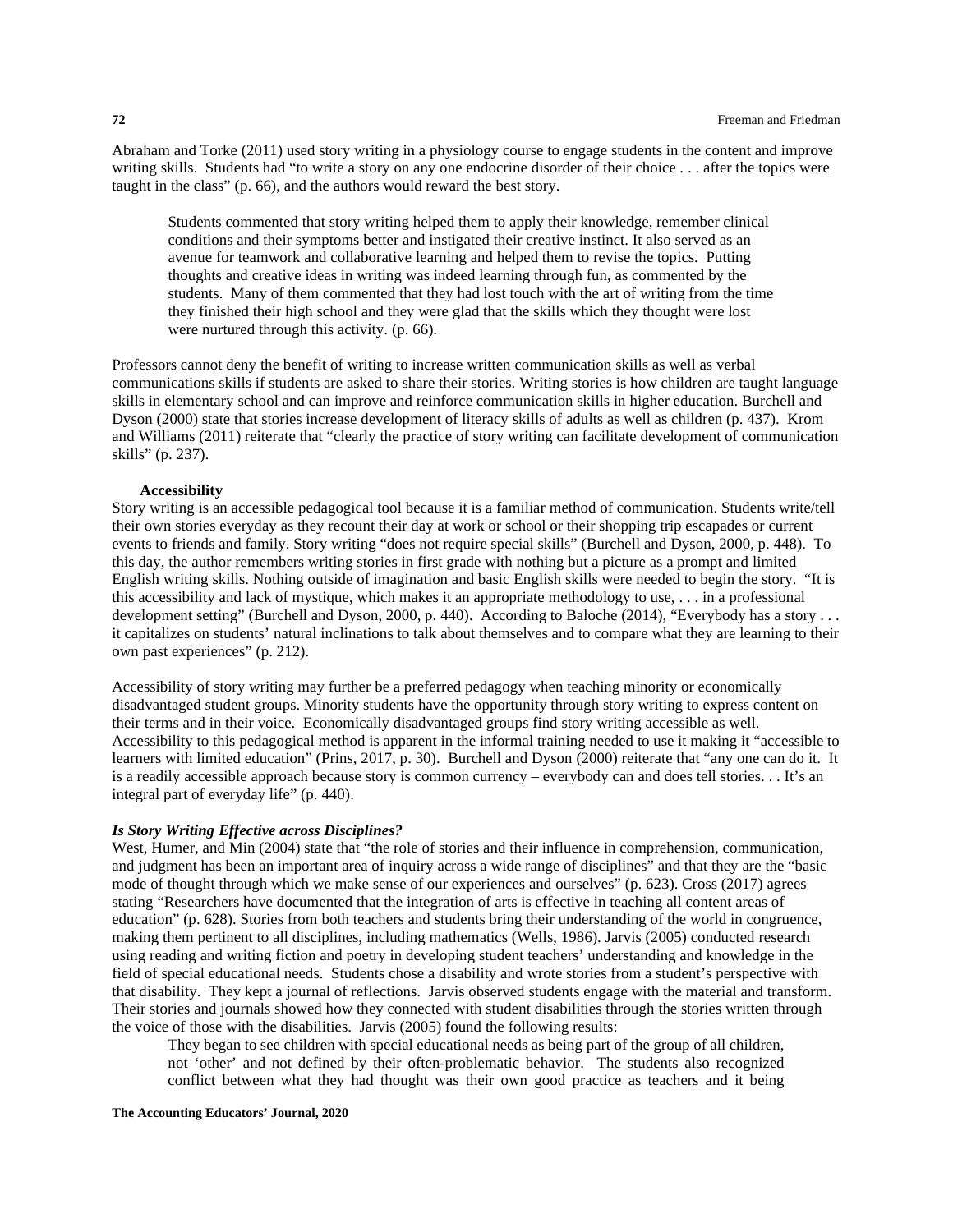identified as exclusive or patronizing when they looked at it from a child's perspective. Seeing teachers through the eyes of pupils gave students a disconcerting, but potentially empowering, different view of themselves. Through stories they were also able to portray teachers using both appropriate and inappropriate classroom strategies in relation to their fictional child selves. . . All students reported that they had been changed in some way by the course. (p.12)

Cross (2017) found that the "inclusion of the arts component into the laboratory curriculum helped most students to understand the science content because students were able to use familiar ideas to anchor their knowledge and understanding" (p. 632). John (1997) suggests that "Stories . . . afford the opportunity to interweave issues such as scientific practice and ethics into the curriculum naturally" (p. 392). Egan (1986) believes science courses are all too often taught with a lack of creativity causing students to lose interest in the topic and see it as boring. Mohnd Roslan (2008) agrees that often the scientific language is incomprehensible to most students, while stories are easier to grasp. When story writing is used in science and other courses, it engages them more than simple regurgitation of scientific facts (Mohd Roslan, 2008, section: Why Stories, para. 2).

Business disciplines are also adopting some storying techniques according to Gherardi (2018) who stated "Writing, reflecting, sharing stories and using arts in organizational research is becoming a consolidated methodology" (p. 53). Krom and Williams (2011) used writing fairy tales, fables, and poetry in accounting courses. They reiterated the need for future accounting professionals to enhance their communication skills based on much research coming from the practical side of the profession, including the revamp of the CPA exam (Krom and Williams, 2011). "By encouraging students to explain in a creative format what they know about accounting topics, they are synthesizing and re-defining course material" (Krom and Williams, 2011, p. 235). Students were "enthusiastic about the use of fairy tales, fables, and poetry . . . these exercises enhance their understanding of complex concepts, as well as being enjoyable and challenging to write" (p. 236). Furthermore, Hermanson's (1994) research found that when students must "actively develop their own explanations of [accounting or tax] concepts, they showed enhanced "recall of both simple and complex accounting material" (p. 302) and that "both high and low ability accounting students benefited" (p. 301).

### **Uses/Benefits/Difficulties with Using Storytelling in Various Accountancy Classes Across the Curriculum**

Freeman (2018) found that accounting professors still predominantly use the lecture in accounting courses even while the profession is calling increased critical thinking skills that appear to be derived more easily from active learning teaching methods. The above literature review provides detail as to how story writing is a useful active learning pedagogical tool. The review also demonstrates story writing causes cognitive and emotional connection with content, which increases interest in the topic and enhances retention of the material. The review further explains that story writing can increase creativity and writing skills, and that it is an accessible method of learning to all students. Although not all pedagogical tools work well for all disciplines, the authors will describe in this section how story writing can be used specifically in the accounting classroom and the benefits and difficulties associated its use.

#### *Uses*

### **Introductory Accounting Courses**

Krom and Williams (2011) used fairy tale, fable, and poetry writing assignments to reinforce content in their introduction to accounting courses to engage "critical thinking, creative thinking, and practical thinking" (p. 235). Krom and Williams (2011) found the assignments to "help develop student creativity, communication skills, and the ability to integrate technical knowledge with an atypical context" (p. 235). Through story writing, they "facilitate different learning and expression styles without compromising the rigor of the course, while also helping students develop critical thinking skills and offering practice in presenting complex information in plain English" (p. 241).

The fairy tale assignment asked students in Financial Accounting to create stories taking accrual concepts and applying them in a non-accounting "fairy tale" (Krom and Williams, 2011, p. 237). Students had to (in fairy tale form) address the accrual basis of accounting, accrual adjusting entries, deferral adjusting entries, and adjusted trial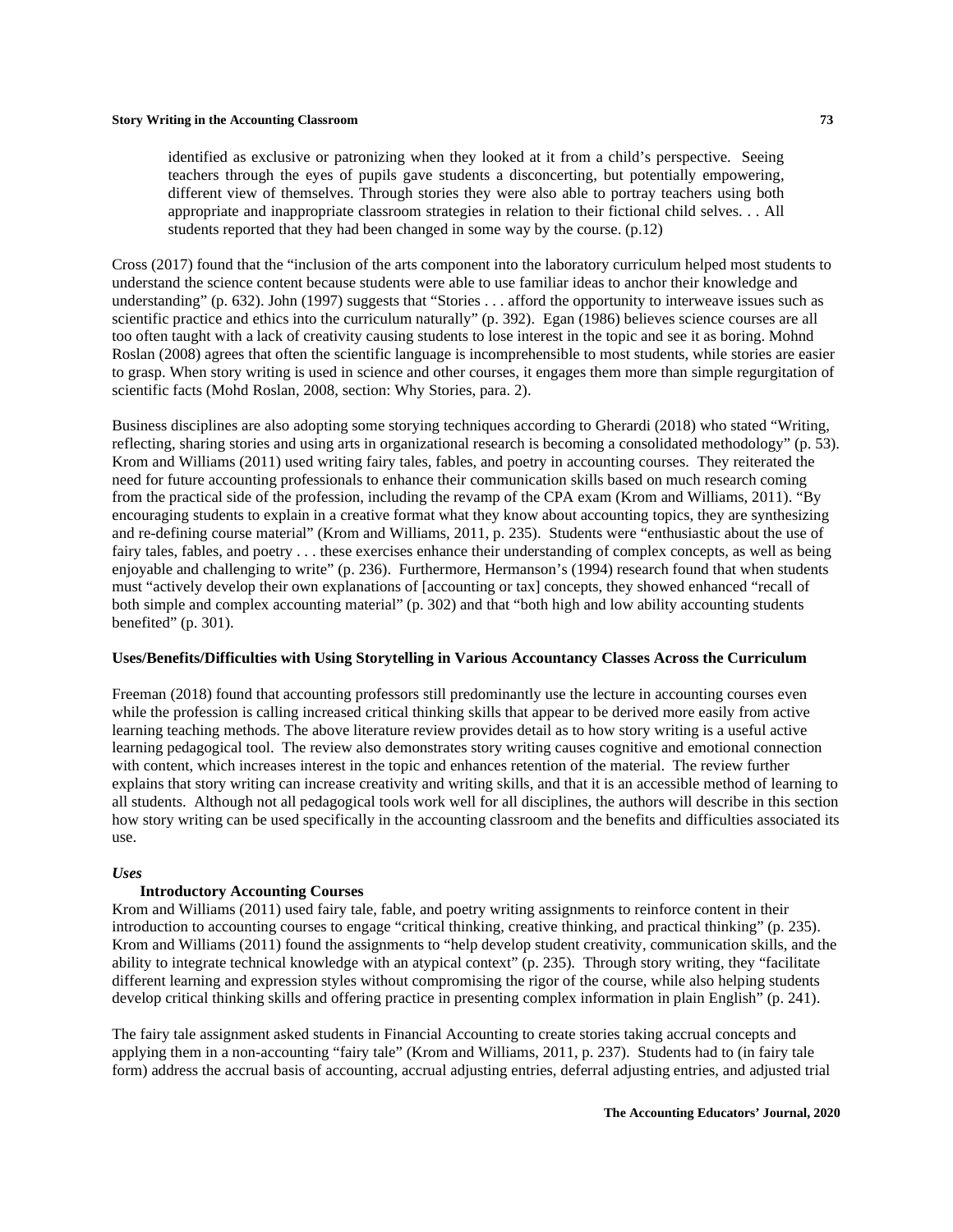balance. Students were encouraged to be creative, but appropriate, and the work was "assessed on the demonstration of understand the topics, creativity, and writing." (Krom and Williams, 2011, p. 237). Students comment that the activity is "enjoyable, allowing them to use a creative approach to what is often perceived as a rather dry topic" (p. 238). They now use this method for the Theory of Constraints in Managerial accounting.

Krom and Williams (2011) use fables in Managerial Accounting with "characters, the creation and resolution of a problem or conflict, and ending with a moral of the story" (p. 238). Students comment that the assignment reduces their "fear of accounting, since it gives them a chance to synthesize the information from an accounting context to something more familiar" (p. 239). They also assign writing poetry to help students remember Managerial accounting content. Their article includes specific assignments as well as rubrics to grade these accounting assignments.

One of the authors created a video, *The Left and Right of Accounting* [https://www.youtube.com/watch?v=QOQY-](https://www.youtube.com/watch?v=QOQY-7YzR1M)[7YzR1M,](https://www.youtube.com/watch?v=QOQY-7YzR1M) to introduce a writing assignment in the introductory accounting course. Story writing is used in as a tool to help students learn the behavior of the accounting T- accounts. The students view the video that explains the normal balance of Assets, Liabilities, Owners' Equity, Revenue, Expenses, Dividends and Contra accounts. The students' assignment is to create a one-page word document that could be used to explain the same topic. A transcript of the video and examples of student submissions are the Appendix.

#### **Internships**

Asking students to reflect and write about their internship experiences is another good use of story writing in the accounting curriculum. Internships provide perhaps the most obvious form of active learning; however, deeper learning occurs when the internship is followed by reflection (Fink, 2003). Jarvis (2005) states that "The 'storying' of experience in the field of professional development is increasing" (p. 9). Both professionals and students are asked to reflect and write stories of their experiences in practice situations for themselves and to share in groups. This was the method used by Burchell and Dyson (2000) who conducted research asking college lecturers to write reflections about their experience supervising dissertations. The process of reflecting on the situations and writing about them in either fact or fiction form led the supervisors to identify areas that they needed to improve upon or where they need to change their methods. In this form of writing, the supervisors could express concerns or behaviors that they might have been less willing to do if the papers had to be formal or all fact. Participants in Burchell and Dyson's (2000) study realized that the story writing process forced reflection on content and allowed for self-discovery.

Accounting professors should consider asking students to write stories or narratives of their work experiences as well as insights including observations or take-aways they gained from the experience. Without the time to reflect, students may miss out on the deeper processing and revelations they may have from their time in the field. They need time to think about what the experience meant to them, what they want to learn more about, what they want to emulate as well as what they absolutely do not want to embrace as they settle into their careers and become role models for others. Using story writing instead of report form would help students to be more creative and write more introspective dialogues. They could present what they thought they were bringing to the table and consider what their clients or supervisors might have been thinking at the same time. It would cause them to ponder whether they did or did not help the client like they originally thought they did as well as whether they truly met the expectations of supervisors.

#### **Ethics**

Story writing can also be extremely effective for teaching ethics to accounting students. Watching ethical struggles play out through cases or videos and then asking students to reflect and write about what they have read or watched can be a powerful learning experience. Wills (1992) identifies the power of teaching ethics with stories stating, "We must use [the story] to engage our students, morally and existentially, in quests for ways to think critically, to worry about getting facts straight, to distinguish valid and invalid generalizations, to focus on moral principles and actual consequences" (p. 46). According to Jarvis (2005), "concerns, issues and dilemmas may be unconscious and may be revealed through the story writing process" (p. 9). As students reflect on the stories they write, they might find that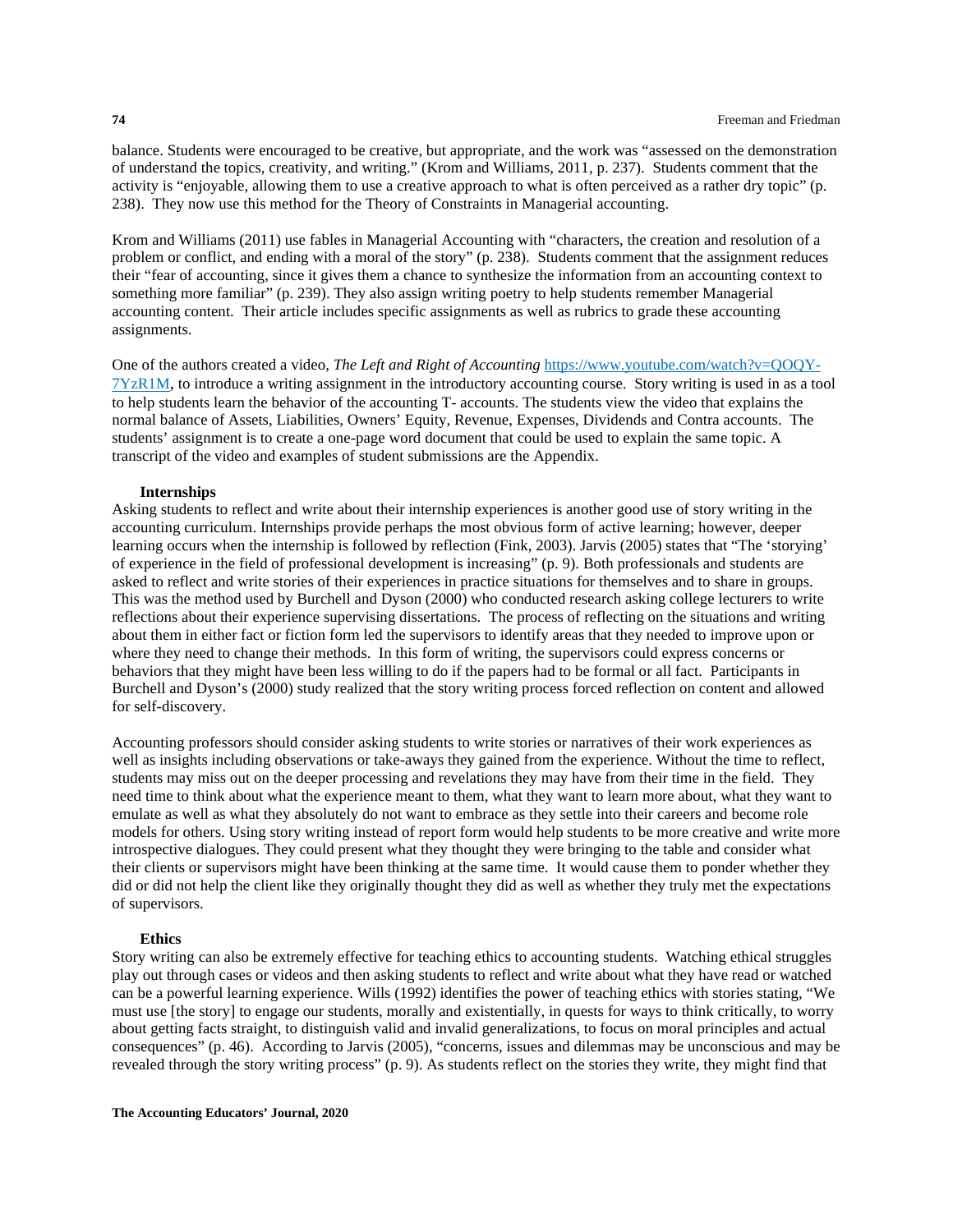the stories resonate with them and help them to embrace the parts of their stories they want to model in practice. They may also find that their stories create dissonance and highlight actions they need to change because they contradict with what they want to become as a supervisor (Jarvis, 2005).

Allowing students to use fictitious story writing may further help students to wrestle with ethics topics. According to Jarvis (2005), "staff and students can present examples of practice in fictional form which may help authors to distance themselves from personally sensitive material, particularly if it is to be discussed with others" (p. 10). Using fiction can "allow [students] to take on new ideas and perspectives" without "feeling personally criticized" (Jarvis, 2005 p. 10). Students can also use fiction story writing to discuss their practice experience and take on different ideas from perspectives of the clients and the practitioners. Writing may allow them to hear their clients' "voice" (Jarvis, 2005, p. 10).

Accounting professors can have students read cases such as David Myers recounting his experience as the fallen controller at WorldCom or Sherry Watkins' experience as the whistleblower at Enron. Professors could then assign students to "rewrite" the accounts of the case's characters assuming they had taken alternative actions. What would the consequences have been for them in these hypothetical situations? Better yet, what would the students choose themselves and why?

One of the authors shows a video in class about the Stock Market Crash of 1929 and asks students to reflect on what they have seen. When asked to reflect on the events that caused the stock market crash and the impact it had on people living at that time, students can often find themselves feeling a myriad of emotions and the event can resonate with them on a deeper level hopefully causing them to see the level of professional responsibility this career demands of them. Another example could be to show the movie "The Firm" and ask students to write a different response that Tom Cruise could have taken when he discovered the misappropriations in the lawyers' billing practices and to reflect on how those relate to billing in the accounting profession.

#### **Intermediate Accounting**

Stories written through journal writing may be effective in learning intermediate accounting concepts. Scofield (1994) uses writing and journals to help students "to bridge between content and the business world and between content and theory" (section: Review of accounting literature…, para. 7). She used current readings and asked students to respond in informal journal writing to a specific topic within the reading. She states that when she only assigns readings, students do not understand the content, and when she only uses journal writing, students miss the focus (Scofield, 1994). She believes the readings and journaling combined increase retention and prove that the student is reading the material, which also allows the students to participate more in the reading discussions (Scofield, 1994). This exposure to current and relevant professional material and practice of interpretation through writing as well as increased oral communications skills when students discuss the topics in class is worthwhile to students' professional development (Scofield, 1994). She states that "students think deeply, creatively and analytically on paper and benefit from the ability to review their own thoughts" (Scofield, 1994, section: Evaluation of the double entry…, para: 9).

#### **Audit**

One of the authors asks students to write about some of the processes they have performed in their work experiences in the past and to contemplate how those processes may or may not have contributed to internal control procedures. Students have usually never considered why they must do some of the things they do at work such as changing out cash drawers to establish responsibility or breaking down boxes before taking them outside to keep people from stealing inventory in them.

#### **Tax**

Story writing can also be used in tax courses. One of the authors uses hypothetical tax scenarios and asks students to create a letter asking the clients for the further information they will need to do the client's tax return. Students must write their creative answers from the client's point of view and continue the dialogue. They must also write a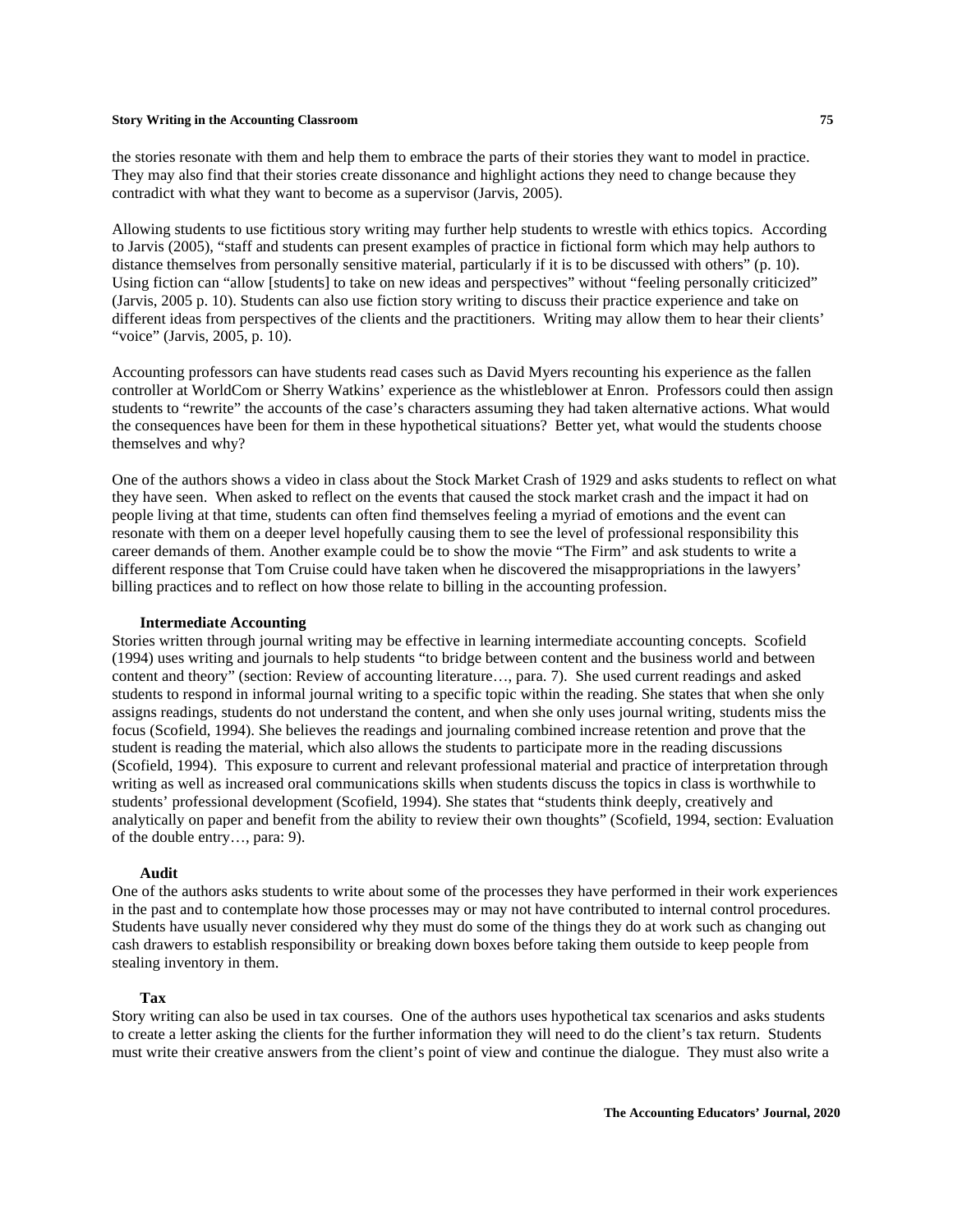research memo based on the answers to the research questions that arise from their hypothetical client's situation and answers.

## **First Day of Any Accounting Course**

The first use of story writing in the accounting curriculum is with the introductory day in any level of accounting class. In May and Furlong's (1997) study, they suggested that "faculty encourage students to tell their 'stories as learners'" at or near the beginning of their programs (p. 311). They state that the stories from the students "serve as a foundation for self-assessment . . . [are used] during orientation sessions, as a way to introduce students to the range of possibilities available during their course of study and to link them with other students" (May and Furlong, 1997, p. 311). One of the authors embraces this technique at the beginning of each accounting course. The author asks students to tell their "mini story." Their story should include their work experience and interesting facts about themselves. The students seem to enjoy this opportunity to talk about their experiences, interests and goals, and the result is the connection that the students immediately make with the professor and other students in the class. Students discover others in the room from the same geographical location or who work in the same place of employment. They make connections with each other in similar areas of interest as well. The work experience discussion revelations are particularly helpful to the author who can then find connections between content and the different work experiences in the room. The mini stories also create immediate goodwill in the classroom. The author agrees with Baloche (2014) who states that "People often enjoy telling the stories of their own lives" (p. 208).

#### **Across the accounting curriculum**

Story writing could be used in any accounting classroom to get students to connect accounting principles or rules with examples meaningful to them. In Miley's (2009) study where students had to write stories about accounting concepts, students stated that "they developed an interest in accounting because the stories made them look at accounting through a familiar lens" (p. 365). Miley (2009) assumed that students compartmentalized knowledge, but in the student feedback she found that students actually "look for links across subjects to try to make sense of their learning holistically. They complain that if teachers do not show them how new disciplines link to familiar ones, they assume the links do not exist" (p. 365).

Freeman and Burkette (2019) discuss using the following storytelling technique in class to help students see how to link content to something the students already understand:

When discussing the periodicity principle in introductory accounting, the author uses a story about a baseball player who has to compile his stats ever year in order to have a benchmark to compare each year and improve upon. The example goes further in whether it would be ethical to move runs batted in (RBI's) from one season to another. The students often look perplexed trying to figure out how they could do that and that it would be absurd. At that point the author makes the point that it is absurd, and it is exactly what managers try to do when they move revenues expenses from year to year to manage earnings instead of recording them where they go.

Once this example is modeled through storytelling by the professor, the professor might give the class an assignment asking them to make up stories that explain the remaining accounting principles, assumptions, and restraints. If the students are further asked to share their stories, the class can learn from each other's examples and find stories that resonate with them and help them retain the material.

Another example is to ask students to explain a new concept in a letter to a friend (Waddock, 1999). Asking them to relate the new topic in plain language allows them to reflect and put the new information in their own words and voice.

#### **Collaboration in Accounting Courses**

Story writing can also be used in accounting courses that incorporate team work. Baloche (2014) uses stories to build collaboration and cohesiveness in student groups. She gives story prompts to student groups and asks students to write their stories, read each other's stories, and write a small response to each other's stories (p. 209). She states her purpose of this assignment is to have her students "reflect on their own experiences in school, share these

#### **The Accounting Educators' Journal, 2020**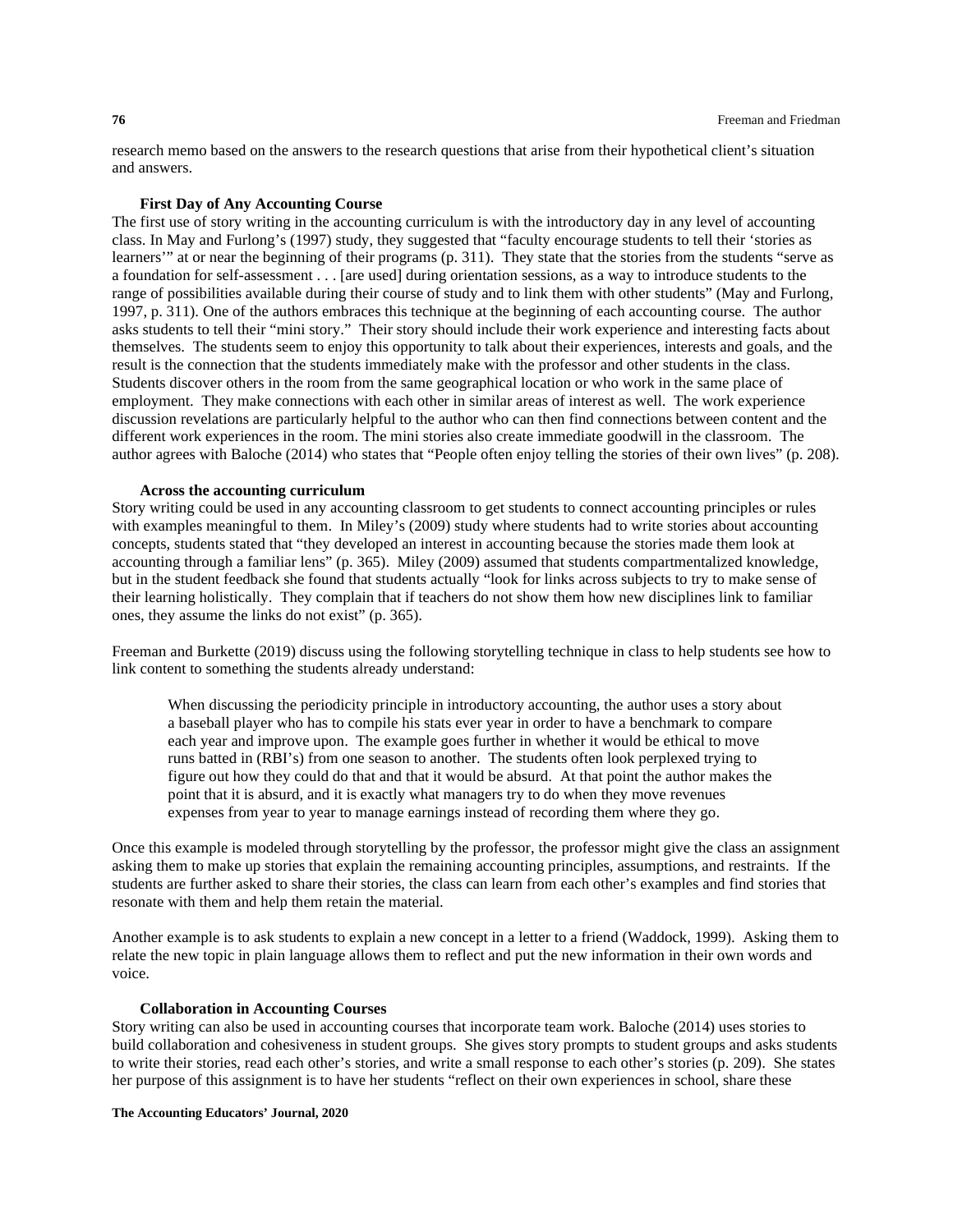experiences . . . and analyze their own stories and the stories of others, in an effort to better understand course concepts . . . and their own experiences" (Baloche, 2014, p. 209). Using this method in the accounting classroom would allow each team member a voice as they respond to a prompt or question and then also a time for analysis as they read and respond to others' stories. Team members are then learning from each other's stories.

## *Benefits*

Accounting professors may see many benefits to using story writing as an active pedagogical tool in the accounting classroom. As established above, when students engage or interact with information, they are more likely to make meaning with the content and remember it. Miley (2009) found that storytelling and story writing helped students who were less than enthusiastic about taking an introductory accounting course to engage in the course and take responsibility for their learning. Krom and Williams (2011) believe that allowing the students to write the stories allows them to "become engaged in "active" or "constructivist" learning," which leads to "promoting student interest in subject material, increased understanding and retention of the material, improved critical thinking skills, improved communication skills, and enhanced intrinsic learning satisfaction" (p. 237). Prins (2017) agrees that there are further benefits is students read their stories to the class which enhances "verbal and nonverbal modes to express meaning with imagination, creativity, emotion, and intuition" (Prins, 2017, p. 31)

Another benefit asking students to perform story writing "is that it may help prepare both accountants and nonaccountants to explain intricate rules and regulations or to describe complex business problems in a way that clients, stockholders, or the general public may grasp more easily than technically-accurate professional jargon" (Krom and Williams, 2011, p. 236). Scofield (1994) believes that students "who can use writer-based prose to understand and respond to business information have a skill to use for lifelong learning" (section: introduction, para. 4). Story writing also increases confidence gained through pride in the student's created work. Burchell and Dyson (2000) also found the use of story writing to be a "pleasurable experience . . . [creating] a sense of pride in their stories and were keen that they should be read by colleagues" (p. 445).

#### *Difficulties*

Asking students to write stories requires a bit of risk on the part of the professor. The professor must relinquish control of the material and allow the student to find their way through it. Perhaps professors can become more comfortable with this letting go process if they first model the use of story to students when relating content. If professors make content more relatable through storytelling, then they can possibly trust the students to do the same. Miley (2009) believed that she had to feel "confident incorporating stories before [she] could go a step further and lessen [her] control allowing the students to create the stories" (p. 366). Miley (2009) believes we may "underestimate our students' capabilities" (p. 366). She states that when she lessened the control, teaching became fun because she and the students were equal contributors to the knowledge—she "knew accounting, but they knew the other disciplines in which the stories were based. . . they saw analogies in the stories that I missed" (p. 366). Cross (2017) explained that when she uses storytelling with her science students, they were encouraged and became "comfortable enough with their knowledge of the material to relate it to others by retelling or creating their own stories" (p. 629).

Another difficulty is that some students do not at first see the benefit of story writing in an accounting course because they expect everything to relate to numbers. Miley (2009) feared that students might see the story writing as "irrelevant" (p. 359). She had to make the connection for them that the stories would allow students time to reflect on the content conveyed and to personalize it. (Miley, 2009). She also knew that not all students would relate to or necessarily enjoy this method. However, she felt that multiple techniques of communicating content was a worthwhile risk (Miley, 2009). Furthermore, some of Abraham and Torke's (2011) students stated that activity was "time consuming" (p. 67). However, if the assignment is constructed efficiently, it is simply a different method of getting students to relate their answers to the professor, a method that many find is easier that they thought it would be with many enhanced skills.

### **Conclusion**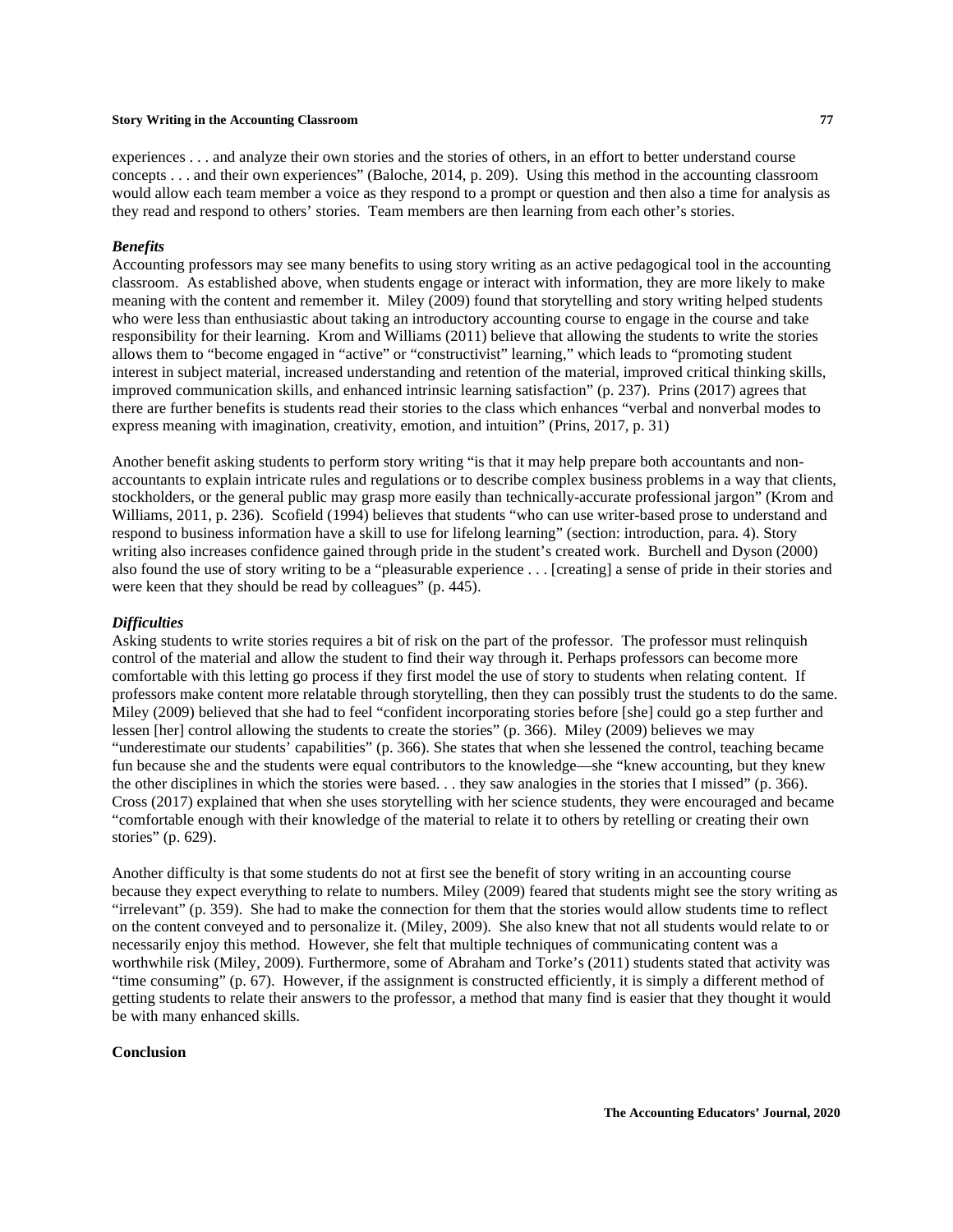Professors who use active learning pedagogical techniques are often better able to engage students in content and increase students' critical thinking skills as well as retention. Story writing is an effective active learning teaching technique, and although story writing is often thought of as a language learning activity to improve writing and idea expression skills, this article explains that story writing is a pedagogical tool whose benefits go well beyond language disciplines. Based on the research reviewed in this article, accounting professors should consider using story writing as one method of teaching students. The method allows students to cognitively and emotionally connect with content on a deeper level by asking the students to create a story that surrounds the new information with their own experience and background. Through writing the story, the student becomes an owner of the content. This type of connection with the content increases motivation and retention. Story writing also engages creativity and improves communications skills. These skills are in high demand for students entering the accounting profession. Story writing is also a readily accessible method of communication that any student can perform. The many uses and benefits of story writing make it a tool that accounting professors should consider in their courses.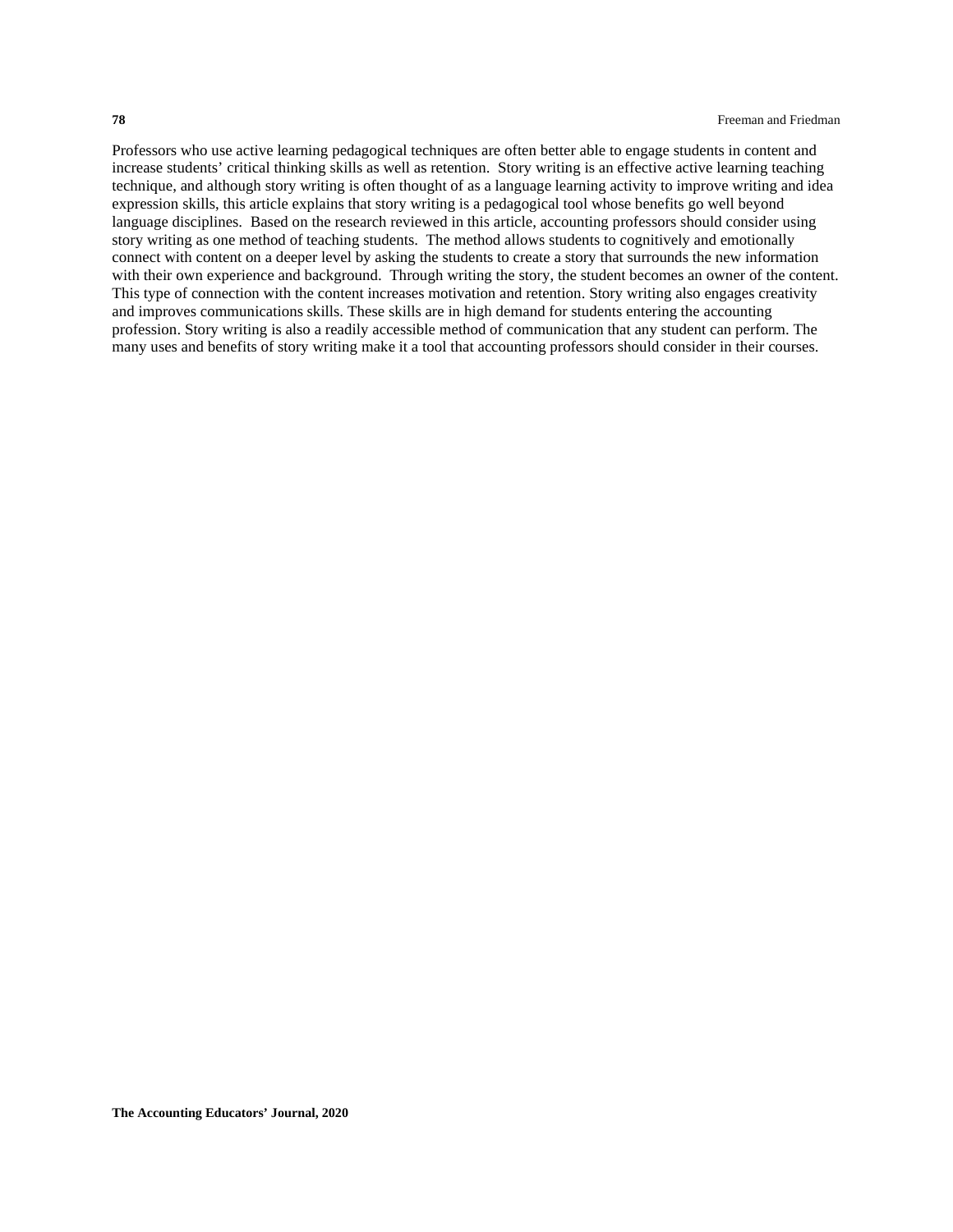#### **References**

Abraham, R. R. and Torke, S. (2011). Learning through story writing. *South-East Asian Journal of Medical Education, 5*(2), 66-67

Abrahamson, C. E. (1998). Storytelling as a pedagogical tool in higher education. *Education*, *118*(3), 440-451.

- Baloche, L. (2014). Everybody has a story: storytelling as a community building exploration of equity and access. *Intercultural Education, 25*(3), 206–215.<https://doi.org/10.1080/14675986.2014.905240>
- Bonwell, C.C. and Eison, J.A. (1991). *Active learning: Creating excitement in the classroom* ASHE‐ERIC Higher Education Report No. I, Washington, DC: George Washington University.
- Burchell, H. and Dyson, J. (2000). Just a little story: the use of stories to aid reflection on teaching in higher education, *Educational Action Research, 8*:3, 435-450, DOI: 10.1080/09650790000200127
- Bryant, L., and Harris, R. (2011). Using storytelling to increase interest and recollection in finance concepts. *Journal of Instructional Pedagogies, 6*(1).
- Caminotti, E., & Gray, J. (2012). The effectiveness of storytelling on adult learning. *Journal of Workplace Learning, 24*(6), 430-438. doi:http://dx.doi.org/10.1108/13665621211250333
- Cooper, L. (1994). Critical story telling in social work education. *Australian Journal of Adult and Community Education, 34*(2), 131–140.
- Cross, C. (2017). An analysis of storytelling on student content acquisition. *American Biology Teacher (University of California Press), 79*(8), 628–634[. https://doi.org/10.1525/abt.2017.79.8.628](https://doi.org/10.1525/abt.2017.79.8.628)
- Crumbley, L. D., & Murphy Smith, L. (2000). Using short stories to teach critical thinking and communication skills to tax students. *Accounting Education*, *9*(3), 291-296.
- Dehouske, E. J. (1982). Story writing as a problem-solving vehicle. *TEACHING Exceptional Children, 15*(1), p. 11- 17.
- Egan, K. (1986). *Teaching as storytelling.* London, Ontario: Althouse Press.
- Egan, Kieran. (1989, February). Memory, imagination, and learning: Connected by the story. *Phi Delta Kappan*, 70, 455-459.
- Fink, L. D. (2003). *Creating significant learning experiences an integrated approach to designing college courses*. San Francisco, CA: Jossey-Bass.
- Freeman, M. S. (2018). The CPA exam is changing: Are professors ready? *Accounting Educators' Journal, 28*, 1- 32.
- Freeman, M. S. and Burkette, G. (2019). Storytelling in the Accounting Classroom. *Accounting Educators' Journal, 29*, 29-39.
- Gherardi, S., Cozza, M., & Poggio, B. (2018). Organizational members as storywriters: On organizing practices of reflexivity. *The Learning Organization, 25*(1), 51-62. doi:http://dx.doi.org/10.1108/TLO-08-2017-0080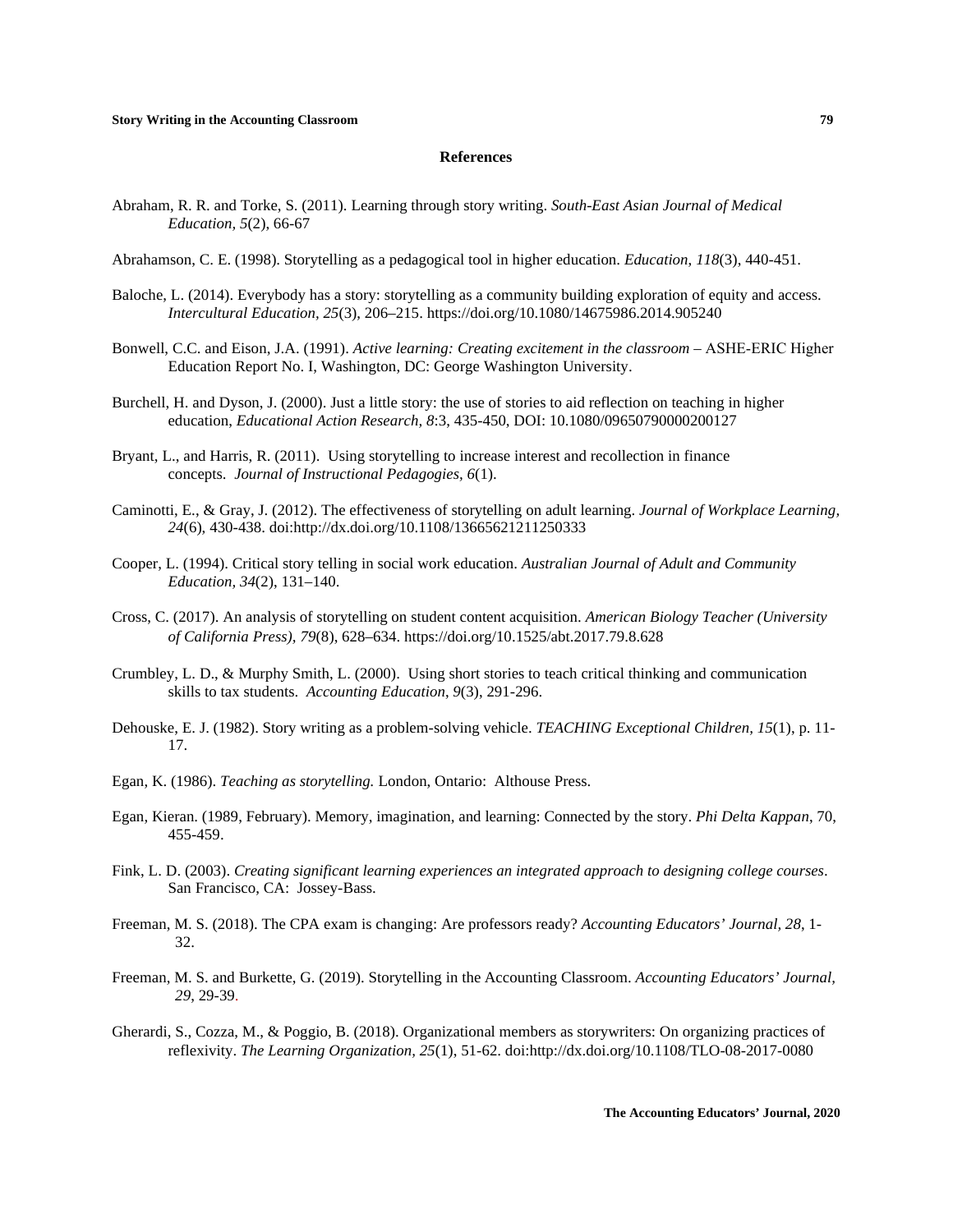- Green, M. C. and Brock, T. C. (2000). The role of transportation in the persuasiveness of public narratives. *Journal of Personality and Social Psychology, 79*(5), 701-21.
- Hermanson, D. R. (1994). The effect of self-generated elaboration on students' recall of tax and accounting material: Further evidence. *Issues in Accounting Education, 9*(2), p. 301.
- Jarvis, J. (2005). Telling stories in class: an exploration of aspects of the use of narrative in a higher education context. *Journal for the Enhancement of Learning and Teaching, 2*(1), 6-13.
- John, A. K. (1997). Reform of the college science lecture through storytelling. *Journal of College Science Teaching, 26*(6), 388-392. Retrieved from <https://login.iris.etsu.edu:3443/login?url=http://search.proquest.com/docview/200356557?accountid=10771>
- Krom, C.L. and Williams, S. V. (2011). Tell me a story: Using creative writing in introductory accounting courses to enhance and assess student learning. *Journal of Accounting Education, 29*(2011), p. 234-249.
- May, S. and Furlong, D. (1997). Teaching that fosters professional and social development (addressing the needs of adult learners in community-based and NGO settings). *International Journal of Lifelong Education*, *16*, 308–319[. https://doi.org/10.1080/0260137970160405](https://doi.org/10.1080/0260137970160405)
- McGregor, I. and Holmes, J. G. (1999). How storytelling shape memory and impressions of relationship events over time. *Journal of Personality and Social Psychology, 76*(3), p. 403-19.
- Miley, F. (2009). "The storytelling project: innovating to engage students in their learning", *Higher Education Research & Development, 28* (4), pp. 357-69.
- Mohd Roslan, R. (2008). The Use of Storytelling in Primary Science Teaching and Learning. *Studies in Education, 12 ,* 79-89.
- Nkhoma, C., Nkhoma, M., & Tu, L. K. (2018). Authentic Assessment Design in Accounting Courses: A Literature Review. *Issues in Informing Science & Information Technology*, 157.
- Prins, E. (2017). Digital Storytelling in Adult Basic Education and Literacy Programming. *New Directions for Adult & Continuing Education*, 2017(154), 29–38[. https://doi.org/10.1002/ace.20228](https://doi.org/10.1002/ace.20228)
- Schank, R. C. (1990). *Tell me a story: A new look at real and artificial memory.* New York: Charles Scribner's Sons.
- Schank, R. C., and Abelson, R. P. (1995). Knowledge and memory: The real story. *Advances in Social Cognition,*  (8), p. 1-86.
- Scofield, B. W. (1994). Double entry journals: Writer-based prose in the intermediate accounting curriculum, *Issues in Accounting Education, 9* (2), p. 330. Retrieved from [https://login.iris.etsu.edu:3443/login?url=https://search.proquest.com/docview/210910396?accountid=1077](https://login.iris.etsu.edu:3443/login?url=https://search.proquest.com/docview/210910396?accountid=10771) [1](https://login.iris.etsu.edu:3443/login?url=https://search.proquest.com/docview/210910396?accountid=10771)
- Simmons, S. R. (2006). "A moving force": A memoir of experiential learning. *Journal of Natural Resources and Life Sciences Education, 35*, 132-139. Retrieved from <https://login.iris.etsu.edu:3443/login?url=http://search.proquest.com/docview/194524859?accountid=10771>
- Waddock, S. A. (1999). Letter to a friend: A personal reflection exercise. *Journal of Management Education, 23*(2), 190-200.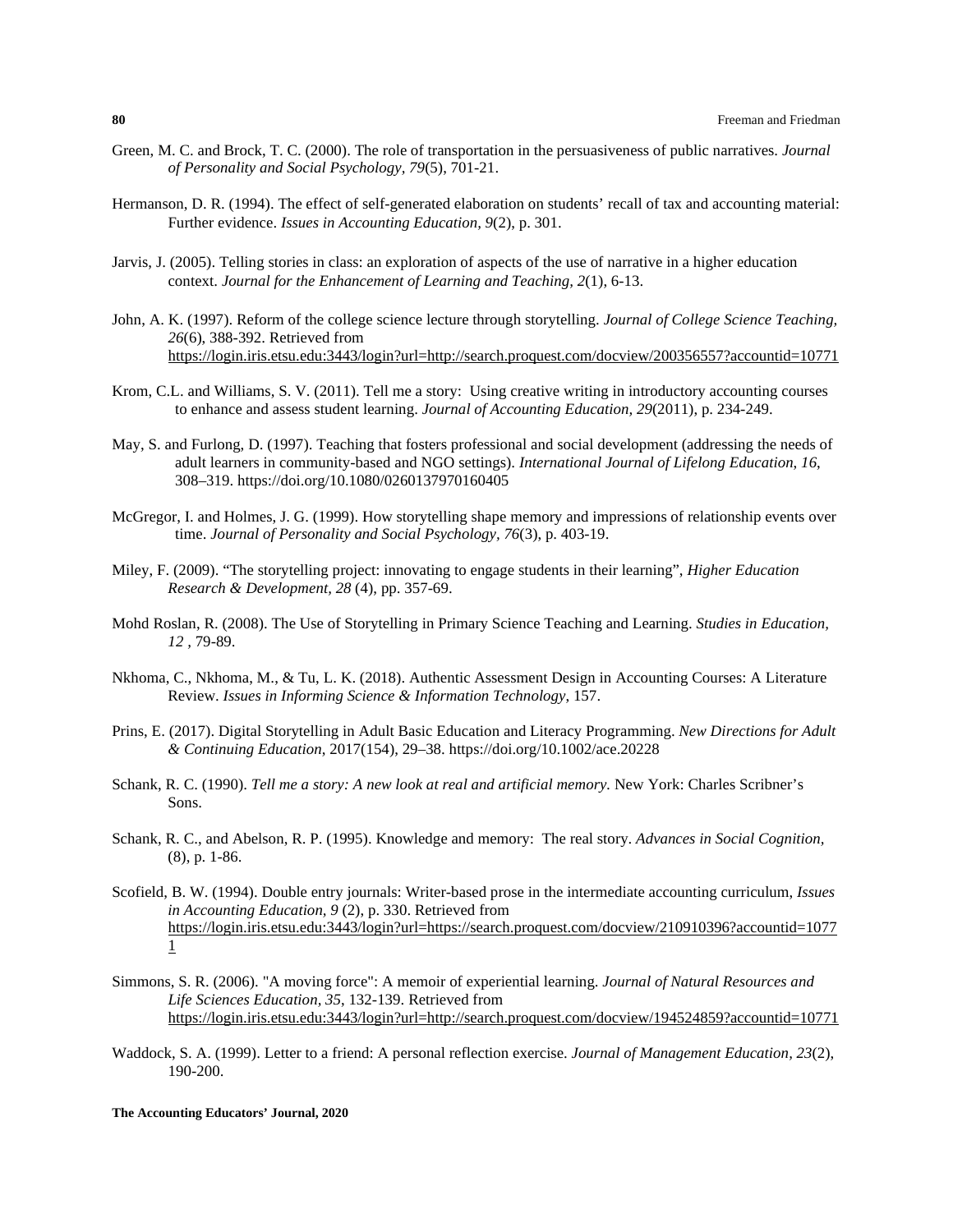- Wells, G. (1987). *The meaning makers: children learning language and using language to learn.* London: Hodder and Stoughton
- West, P. M., Huber, J. and Min, K. S. (2004). Altering experienced utility: The impact of story writing and selfreferencing on preferences. *Journal of Consumer Research*, *31*(3), 623–630. <https://doi.org/10.1086/425097>
- Wills, John E., Jr. (1992, November). Lives and other stories: Neglected aspects of the teacher's art. *The History Teacher, 26*(1), 33-43.
- Winter, R. (1989). *Learning from Experience: principles and practice in action research*. London: Falmer Press.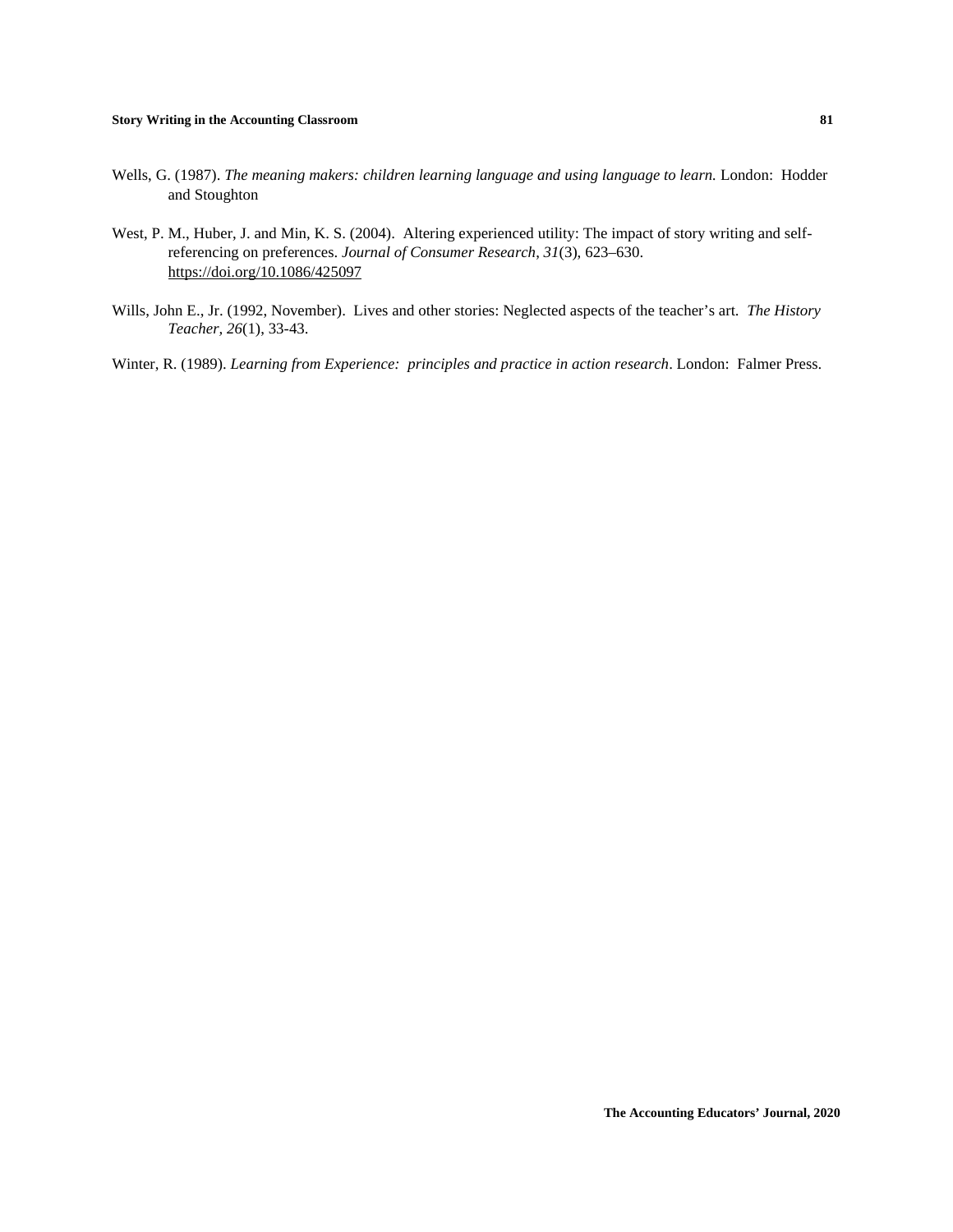**Appendix**

**The Assignment**

# Extra credit

- 1. View the video <https://www.youtube.com/watch?v=QOQY-7YzR1M>
- 2. Subscribe to the YouTube site Professor Mark Friedman Accounting.
- 3. Create a one page, story that explains why:
	- a. Assets increase on the Left
	- b. Liabilities and Owners' Equity increase on the Right
		- i. Some temporary accounts increase on the right
		- ii. Some temporary accounts increase on the left
	- c. Contra accounts do the opposite of their companion account
- 4. Upload on Blackboard by Tuesday February  $12<sup>th</sup>$  at  $11:59$  pm.

Sample Responses

#### **Sample 1**

In 1977, two brothers in Pembroke Pines decided to open their own strawberry farms. One was located on the left of I-75, and the other was located on the right. John, who owned Left Farm on the left, had gotten everyone in West Pines to purchase their strawberries from him. He had convinced them that strawberries grew better further from the ocean. Alex, who owned Right Farm on the right, had gotten everyone in East Pines to purchase their strawberries from him. He had convinced them that strawberries grew better closer to the ocean.

In 1978, Smith's Guys built a shopping plaza right in between I-75, equidistant to both men's farms. Camila was the real estate agent leasing spaces when Uncle and Aunt Asset, two obvious Left Farm supporters selected their space on the left side of the plaza. As they had left, Uncle and Aunt Equity had entered their office with their children, Capital and Retained Earnings. Almost immediately, they selected spaces on the middle and right side of the plaza. To make her life easier, Camila posted that the left side was supported on the left side, and the right side was supported on the middle and right side of the plaza.

Within the week, Aunt and Uncle Liabilities, had also selected a space on the right side of the plaza. Once the plaza opened, each family was happy in the space they had selected. Now, Retained Earnings' brother, Net Income and his two children, Revenue and Expenses wanted to own space in the plaza. There was a large fight when Expenses revealed she preferred the left side. As left shoppers purchased from the left farmers and left vendors, there was much difficulty. Luckily, Camila knew just what to do to solve the problem. Both Revenue and Expenses could be temporary tenants, and lease the space for just half the year. This way, Expenses could start over every year.

Retained Earnings other child, Dividends, didn't visit often, but preferred to buy his strawberries from Left Farm. Camila's solution to allow Dividends to also be a temporary tenant in the plaza provided much help to the family. This way, shoppers from both sides of Pembroke Pines would be happy. Since then, this is how Pembroke Pines has thankfully lived.

### **Sample 2**

In a small town called Teeville there are two neighborhoods on the opposite sides of town, Rightsberg and Leftsberg. The residents of each neighborhood have a strong bond and sense of community with each other. The members of each community believe that their side of town is better and everything good that happens on their side

**The Accounting Educators' Journal, 2020**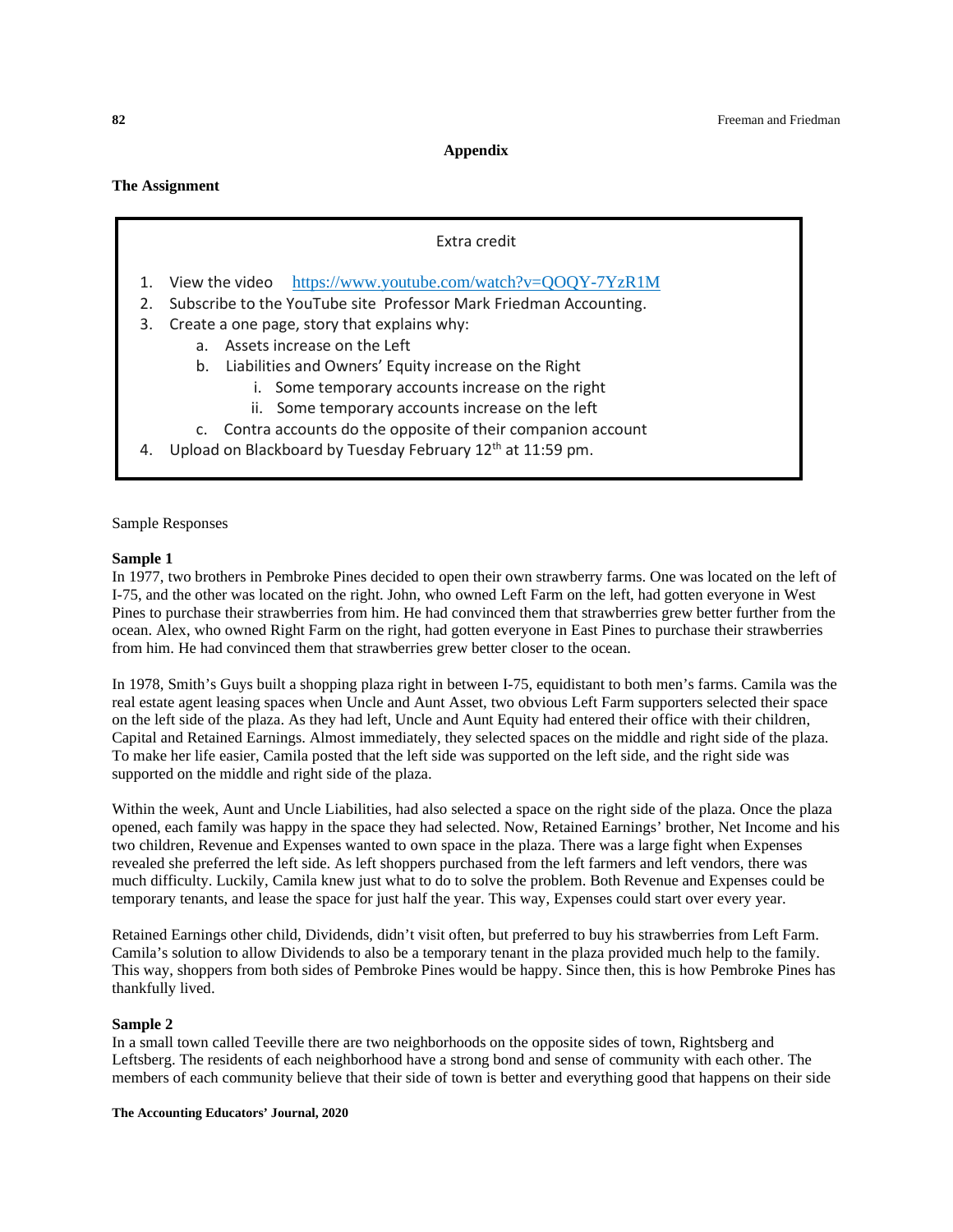that their town is located meaning that the residents of Leftsberg prefer the left side for everything and the residents of Rightsberg prefer the right side for everything. This is especially true when it comes to financial decisions.

One of the most important families of Leftsberg is the Asset family. They've lived in Leftsberg for a very long time and like most residents from this side of town they believe that good things happen on the left side of everything, especially financial gains. Some members of this family however think a little differently and are affectionately known as the Contra assets. They don't like the Asset family tradition of doing everything on the left side, so they do things on the right side. Despite their differences, the Contra Assets of the Asset family live happily in Leftsberg together with their family despite preferring the opposite side.

In Rightsberg there are two significant families, the Liability family and the Stockholders' Equity family. These two families in keeping with the traditions of Rightsberg believe that the right is the better side and so they do everything on the right. The Liability family however has some oddball members that like to do things on the left. They are known as the Contra Liabilities and even though they live in Rightsberg with their family they prefer to do things on the left side, opposite to Liability family tradition.

The Retained Earnings family is a very big family and although most of its members such as the Common Stock, Additional Paid-in Capital and Retained Earnings families are permanent residents who follow the right-favoring traditions of Rightsberg, sometimes the family has temporary visitors. Those who visit are most closely related to the Retained Earnings side of the family and they usually are Revenues, Expenses, and Dividends. Revenues and Expenses usually visit for a whole year, they come at the beginning of the year and leave at the ends, leaving their possessions with retained earnings at the end of every year. Expenses and Dividends, who visits less often (once or 4 times a year) do not follow the Rightsberg traditions as they prefer the left side instead but nevertheless visit and become temporary residents of Rightsberg along with Revenues, who prefers the right side.

#### **Sample 3**

Many centuries ago, before the development of what we know today to be New York City, it was a good-sized island covered in dirt with a forest down the middle. Two European brothers, Assets and Owners equity, and their wives were searching for life in the west and came across this place and called it New York. They immediately split and went their separate ways to understand the lay of the land on each side of the forest. After a month of gathering their bearings, they each realized how much they liked their side and Assets and his wife named their side the west side while Owners equity and his wife named theirs the East side. They would be separated by what came to be known as Central Park. Those living on the west side wore w's on all their clothing while the couple on the East side wore E's on all their clothing. Each side thought their new respective home was where all good things happened. This was shown in all their decisions at their new homes.

Unaware the whole time, there was a village of builders living in a district called Tribeca who came north once a month. During their monthly visit they reached 59th street at the center of the park and heard the couples chattering from both sides and decided to go help them out with developing their sides. The couples had already set up a grid of their streets and avenues with 6 on the West side (Central Park West, Columbus, Amsterdam, Broadway, West End avenue and Riverside Dr) and 9 on the East side (5th, Madison, Park, Lexington, 3rd, 2nd, 1st, York, and East End). Every four avenues, the builders put a grand building, leaving one on the west side and two on the east.

During the long years of building these, the family back home was notified of the brother's discovery and called their parents, the Liabilities to move out. Since there were three building and every couple wanted the nicest apartment in a building, Assets and his wife took the one on the west side, the parents took one on the East Side, and Owner's Equity and his wife took the other on the East Side and gifted the two apartments on the floor below to their kids named Capital and Retained Earnings.

More people kept coming over from their hometown and all that were close to Assets while growing up lived in the West Side building, and those closer to Owners Equity growing up lived on the East Side. Everyone lived happily for years and it came the time for Retained Earnings' daughter, Net Income, to move and find her own apartment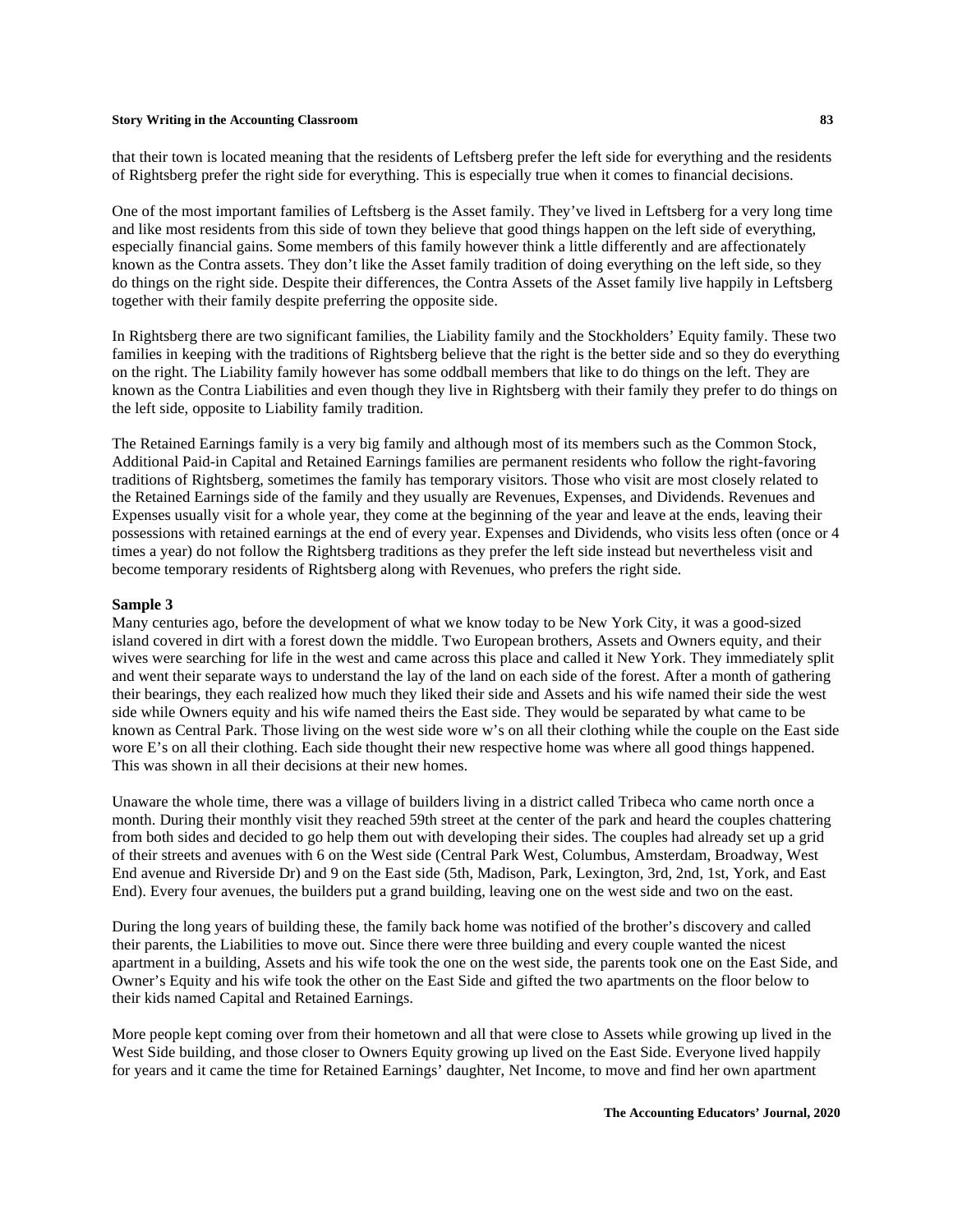with her two kids Revenue and expenses. Everything was going smoothly until they learned that expenses wanted to move to the west side, meanwhile the rest of the family wanted to remain on the east side.

In order to make everyone happy, Net income bought year by year leases at different places on the West Side for Expenses and the same on the East side for revenues. These two were also big travelers and went somewhere warm for the winter holidays every year leaving all their belongings to their mom Net Income until they returned for the new year.

Many years earlier, Retained Earnings had a son who moved to the West Side the second he was old enough to sign a lease and he only visits one to four times a year to check in and give back to his parents Retained Earnings. As the years went on, these merging of sides became more prevalent with some members originating from one side of the city found living on the other with significant others. These outliers were nicknamed the contras. In order to keep some balance in society, Assets and Owners Equity, the founders, set the rules that the contras can live where they want, but must move out if their significant other also does.

## **Sample 4**

Two new apartment complexes opened in Florida. One apartment complex was closer to a restaurant called Left Burger while the other apartment complex was closer to a restaurant called Right Burger. When the apartment complexes both opened, potential residents went to both restaurants. However, this changed.

Some residents moved to the apartment complex on the right because they believed that Right Burger was superior and wore Right Burger shirts. Some Residents moved to the left apartment complex because they believed Left Burger was superior and wore shirts saying Left Burger. Residents who believed that Left Burger was superior started gain the nickname assets, as they tended to have more assets. Residents who believed that Right Burger was superior started to gain two different nicknames of Liabilities and Stock Holder's Equity because members on the lower flowers of the right building had more stockholder's equity while members on the upper flowers of the right building tended to have more liabilities.

Everyone was happy, the people who preferred Left Burger lived close to each other so they could go to that restaurant together while the people who preferred Right Burger lived close to each other so they could go to that restaurant together. However, this changed.

A new resident was looking for an apartment to live in. Their name was Net Income and they had two children named Revenue and Expenses. But there was a problem. Revenue preferred Right Burger while Expenses Preferred Left Burger. The Residents of the building closer to Left Burger did not want a permanent Resident to be a Right Burger fan nor did the residents of the building closer to Right Burger want a left burger fan. This family could live in separate buildings for a period but due to separation anxiety, eventually they will want to live together again. Piccioli, a smart man, recommended that the children of Net Income, Expenses and Revenues become temporary Residents of the Left and Right Building respectively. At the end of every year they would stay in a hotel for a period during which they would trust their good friend Retained Earnings with all their belongings. Retained earnings was not a nice friend so he would not give them their belongings back. They would move back to the building at the end of the New Year. The family of Net Income loved Right Burger and Left Burger so much, they decided to do this and signed a formal contract that would last until they died agreeing to this.

After Net Income agreed to this, Pacioli became suspicious of some Residents of the house closer to Left Burger and believed that they had companions living with them who favored Right Burger. Pacioli did some investigating and found out he was correct, but there was a problem. The residents doing this were the most popular residents in the building so the building did not want to get rid of them. The people who preferred Right Burger who lived in the apartment complex on the left side became known as the contra accounts.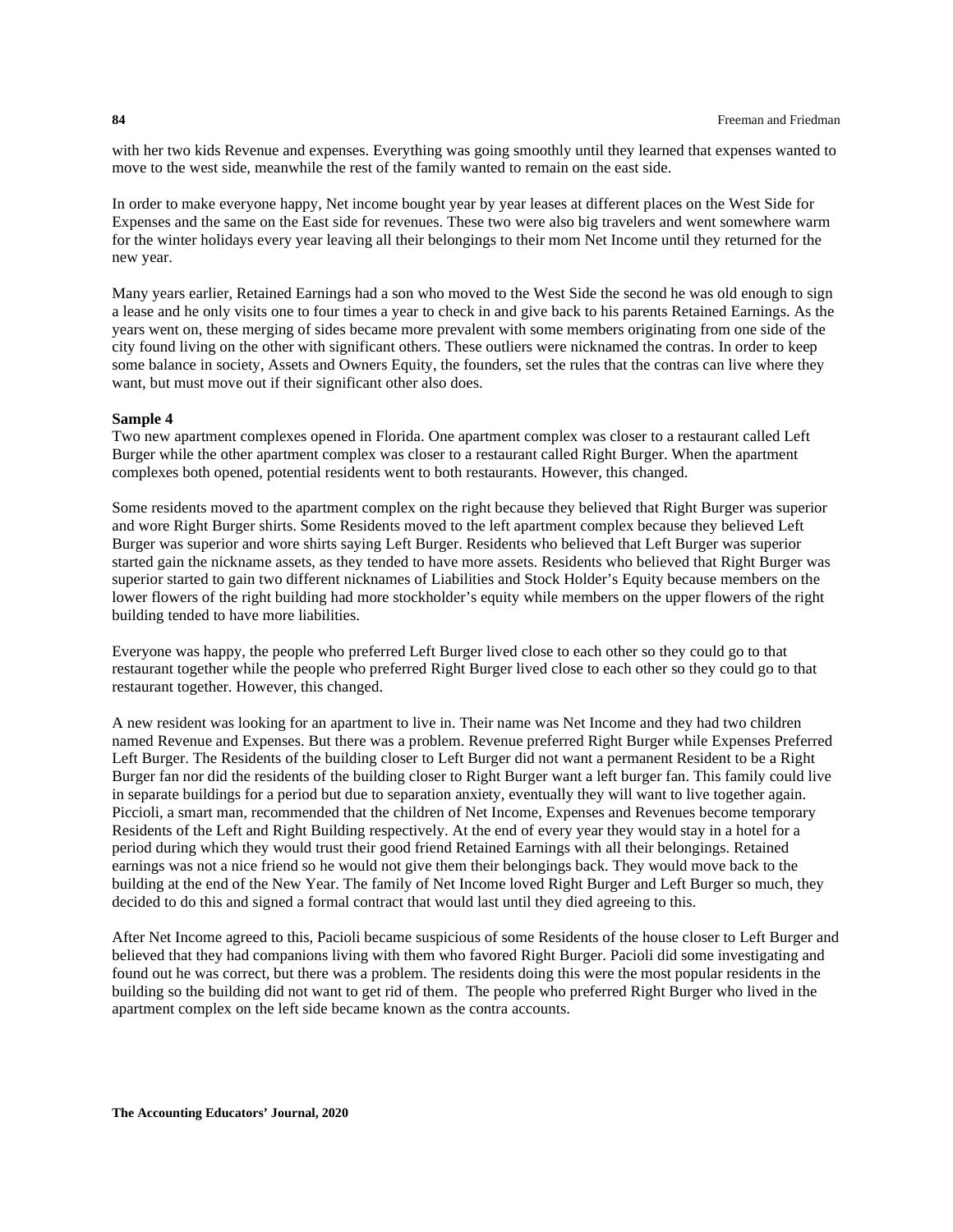#### **Sample 5**

Once upon a time, the University held a tournament to see what sorority was superior in athletics. The tournament lasted an entire week with an array of competitions that varied from soccer games, to tennis matches, to running races, and to swim meets. By the end of the week, only two sororities were still standing as best athletes: Asset Delta Pi and Liability Beta Alpha. The two sororities stood on the intramural fields and chanted the University school chant: "It's great to be a University Student!" loudly and with pride. But when the chant ended, both sororities divided back into two separate entities, forgetting they all went to the same school.

The girls in Assets Delta Pi sorority all wore matching pink lipstick, pink shirts with A's knitted on them, and pink shoelaces. They made sure they played on their lucky left side of the field. These girls were all about conformity and thought that anything lucky and good in life had to be pink. On the other hand, the ladies of Liability Beta Alpha all wore dark red lipstick, red shirts with L's knitted on them, and red shoelaces. They made sure they played on their lucky right side of the field. These ladies were all about conformity as well and thought that anything lucky and good in life had to be red. The referee of the game split the stadium seating between teams. Those in favor of ADPi had to sit on the left side of the stadium and those who favored LBA had to sit on the right side. When the final game of volleyball began, the fans began placing bets on who was going to win. Two Asset Delta Pi Alumni came to watch the game and placed their bets on Asset Delta Pi. The next group to place their bets were parents of Liability Beta Alpha girls, who were wealthy and supportive parents who brought along their grandfather: Owners Equity, and two kids: Capital and Retained Earnings. They all immediately placed their bets on the girls of Liability Beta. Each family was content with where they placed their bets.

The game was going great. Both teams were tied, Assets felt confident on their left side of the field and Liabilities felt confident with the right side. Owners' Equity cheered loudly in favor of the Liabilities and knew the right side of the field always performed better. Retained Earning's closest friend, Net Income, heard about the game and had to stop in and cheer for Liability Betas. Net Income dragged two friends along with him: Revenue (who loved the Liability Beta girls) and Expenses (who always had a soft spot for the girls of Assets Delta). Of course, controversy struck when Net Income found out that Expenses was betting on the Adapids', but sitting on the right side of the stadium with his friends. Thankfully, the referee stated that Expenses could have a "temporary seat" on the right side of the stadium. Expenses, being the only left side supporter, called his friend Dividends who he knew also favored the left side to explain the "temporary seat" rule that eliminated controversy between both sides.

By the end of the game, the referee realized that there were many LBA fans sitting on the ADPi side and many ADPi or Die fans cheering from the LBA side. So, the referee decided to clarify the rules to let opposite fans sit on opposite sides if they wanted to sit with their companions, this was called the "contra account". However, when the game ended, the companion must be respectful of the end score and move off the bleachers and leave the stadium with a clean slate.

### **Video Transcript**

Today I'm going to tell you a story explaining the behavior of the accounting T-accounts. Once upon a time a School Board proudly opened two new state of the art high schools, one on the left side of the district and the other on the right side of the district. Then they released the combined football fight song. Left High, Right High Fight, Fight, Fight. Academics and Football With all our might!

Well, harmony didn't last long, and the residents divided based upon the high schools. Those that supported Left High wore blue jerseys with the letter L and kept their purses or wallets on their left side. They based every decision in conformity with their belief that everything good occurred on the left side. Those that supported Right High wore red jerseys with the letter R and kept their purses or wallets on their right side. They based every decision in conformity with their belief that everything good occurred on the right side. General Construction built a beautiful three-tower development within the district at 1000 through 3000 Ledger Street with the parking entrance at the north side of the development at 1494 Luca Pacioli Way.